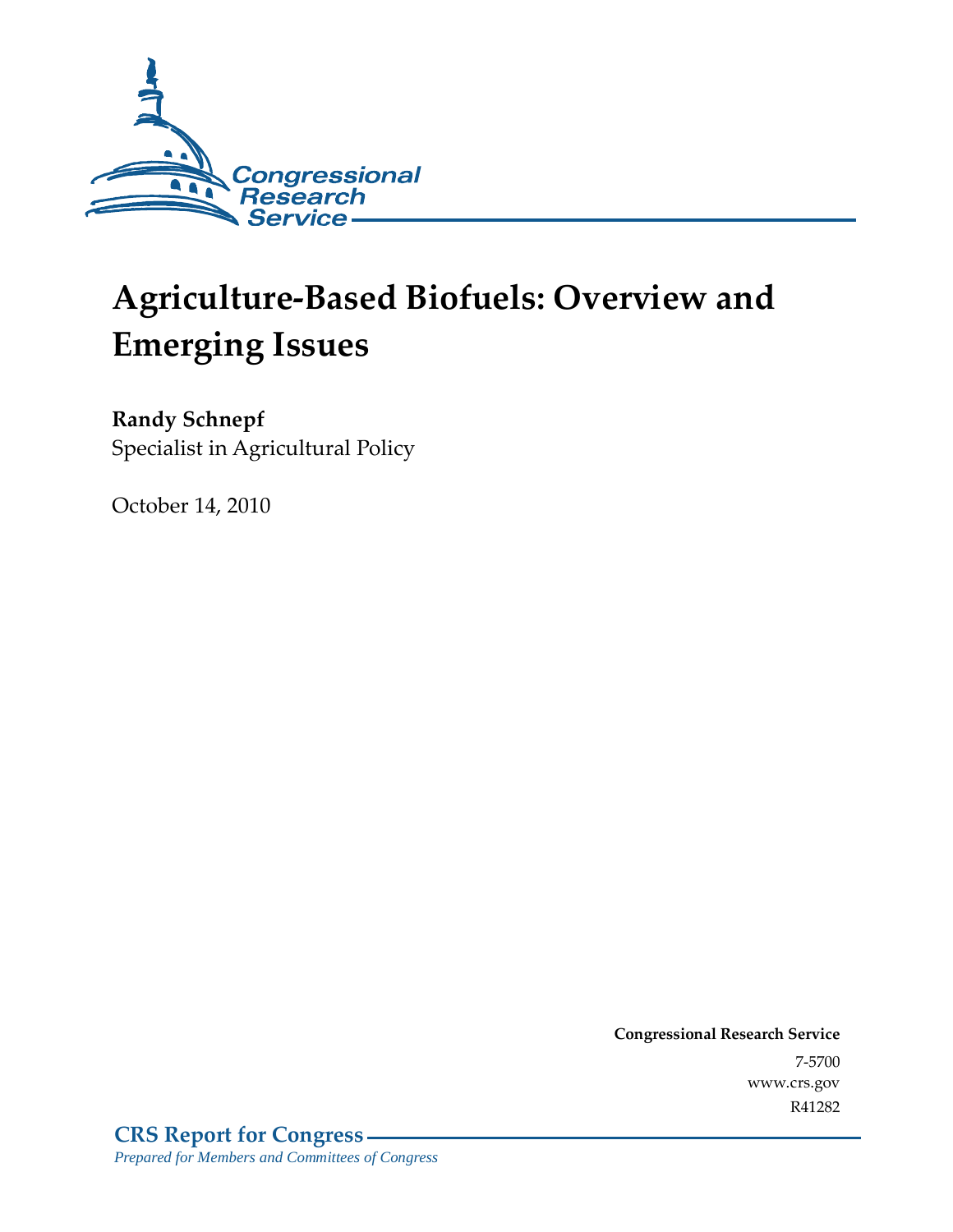# **Summary**

Since the late 1970s, U.S. policymakers at both the federal and state levels have enacted a variety of incentives, regulations, and programs to encourage the production and use of agriculture-based biofuels. Initially, federal biofuels policies were developed to help kick-start the biofuels industry during its early development, when neither production capacity nor a market for the finished product was widely available. Federal policy has played a key role in helping to close the price gap between biofuels and cheaper petroleum fuels. Now, as the industry has evolved, other policy goals (e.g., national energy security, climate change concerns, support for rural economies) are cited by proponents as justification for continuing policy support.

The U.S. biofuels sector has responded to these government incentives by expanding output every year since 1996, with important implications for the domestic and international food and fuel sectors. The production of ethanol (the primary biofuel produced in the United States) has risen from about 175 million gallons in 1980 to 10.7 billion gallons per year in 2009. U.S. biodiesel production is much smaller than its ethanol counterpart, but has also shown strong growth, rising from 0.5 million gallons in 1999 to an estimated 776 million gallons in 2008 before being impeded by the nationwide financial crisis.

Despite this rapid growth, total agriculture-based biofuels production accounted for only about 4.3% of total U.S. transportation fuel consumption in 2009. Federal biofuels policies have had costs, including unintended market and environmental consequences and large federal outlays (estimated at \$6 to \$8 billion in 2009). Despite the direct and indirect costs of federal biofuels policy and the small role of biofuels as an energy source, the U.S. biofuels sector continues to push for greater federal involvement. But critics of federal policy intervention in the biofuels sector have also emerged.

Current issues and policy developments related to the U.S. biofuels sector that are of interest to Congress include the following:

- Many federal biofuels policies (e.g., tax credits and import tariffs) require routine congressional monitoring and occasional reconsideration in the form of reauthorization or new appropriations funding.
- The 10% ethanol-to-gasoline blend ratio—known as the "blend wall"—poses a barrier to expansion of ethanol use. The Environmental Protection Agency (EPA), in October 2010, issued a waiver to allow ethanol blending (per gallon of gasoline) for standard engines of up to 15% for use in model year 2007 and newer light-duty motor vehicles. However, the vehicle limitation to newer models, coupled with infrastructure issues, is likely to limit rapid expansion of blending rates.
- The evolution of EPA's methodology for estimating lifecycle greenhouse gas emission reductions of different biofuels production paths (relative to their petroleum counterparts) and the treatment of indirect land use changes will determine which biofuels qualify under the Renewable Fuel Standard.

The slow development of cellulosic biofuels has raised concerns about the industry's ability to meet large federal usage mandates, which, in turn, has raised the potential for future EPA waivers of mandated biofuel volumes and has contributed to a cycle of slow investment in and development of the sector.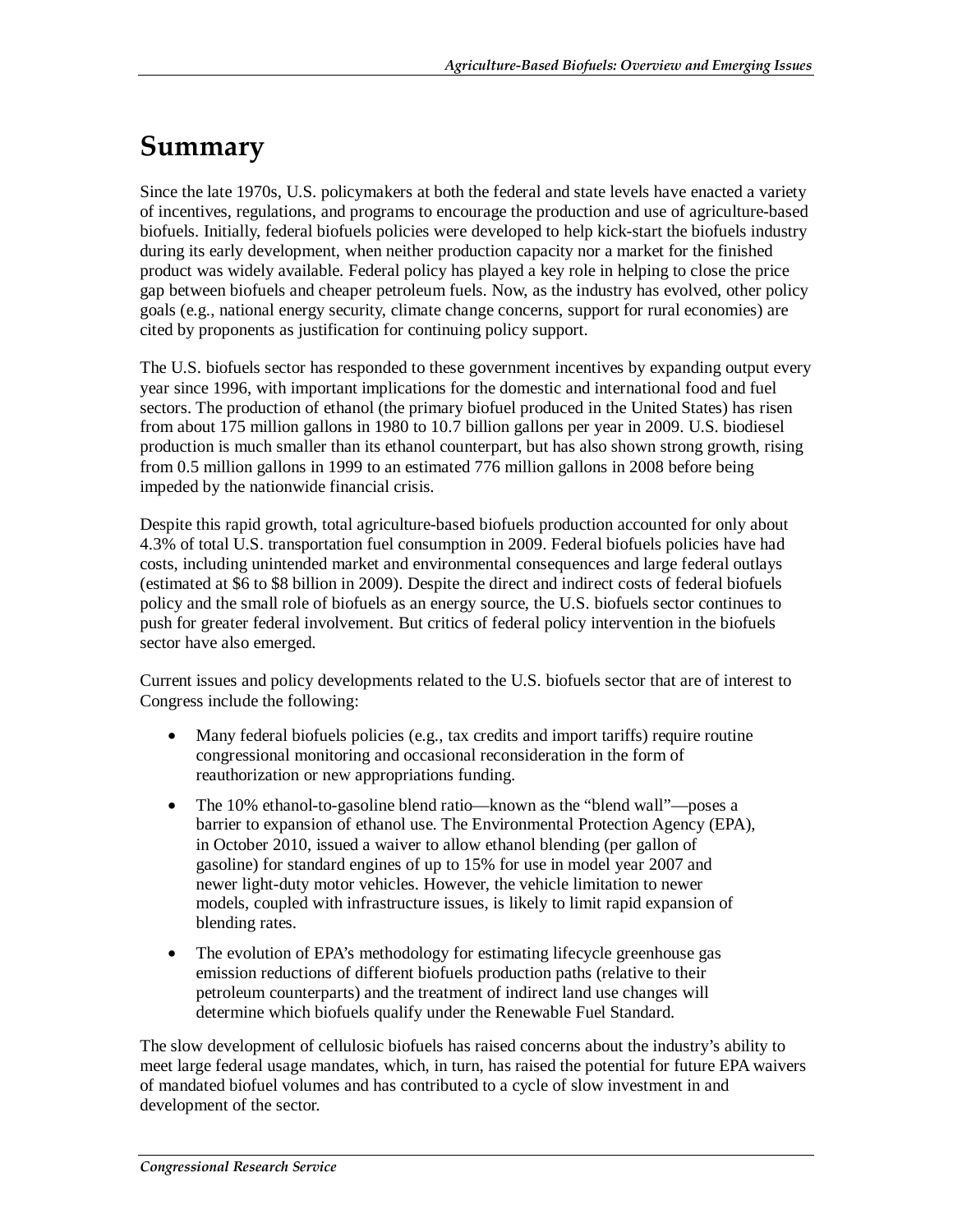# **Contents**

| EISA Greatly Expands Mandate, Shifts Focus to Cellulosic Biofuels 10  |  |
|-----------------------------------------------------------------------|--|
|                                                                       |  |
|                                                                       |  |
|                                                                       |  |
|                                                                       |  |
|                                                                       |  |
|                                                                       |  |
|                                                                       |  |
|                                                                       |  |
|                                                                       |  |
|                                                                       |  |
|                                                                       |  |
|                                                                       |  |
|                                                                       |  |
|                                                                       |  |
|                                                                       |  |
|                                                                       |  |
|                                                                       |  |
|                                                                       |  |
| Monitoring of BCAP Implementation and Emergence of Cellulosic Biofuel |  |
|                                                                       |  |
|                                                                       |  |
|                                                                       |  |
|                                                                       |  |
|                                                                       |  |
|                                                                       |  |
|                                                                       |  |

# **Figures**

Figure 1. Biofuels Were a Small Share of U.S. Motor Transportation Fuel Use in 2009................2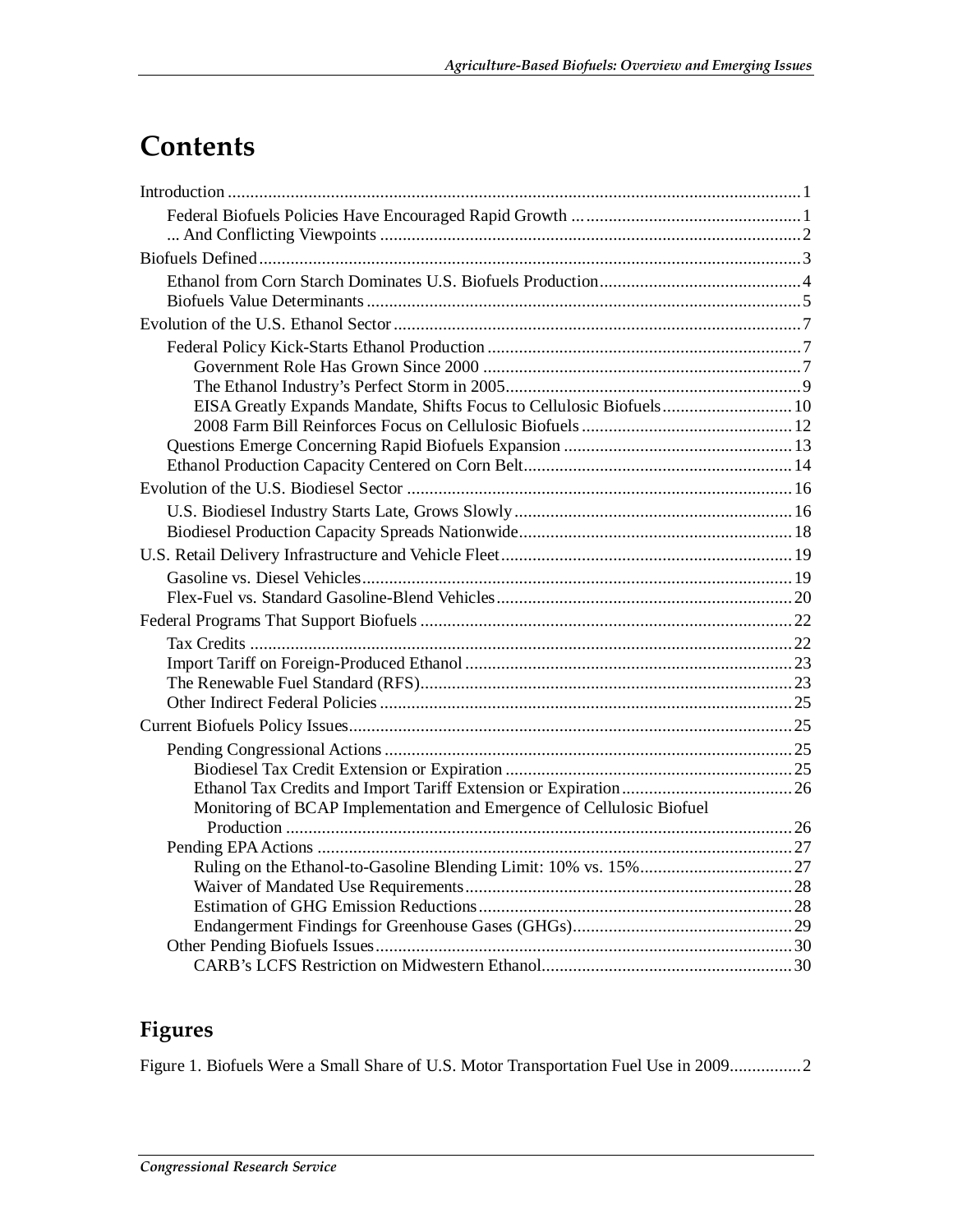| Figure 2. Annual U.S. Corn-Starch Ethanol Production, Historical and Projected, 1980 to |  |
|-----------------------------------------------------------------------------------------|--|
|                                                                                         |  |
|                                                                                         |  |
| Figure 4. Renewable Fuels Standard (RFS2) vs. U.S. Ethanol Production Since 1995 11     |  |
| Figure 5. Monthly Farm Prices for Corn, Soybeans, and Crude Oil, 2000 to 2010 12        |  |
|                                                                                         |  |
|                                                                                         |  |
|                                                                                         |  |
|                                                                                         |  |

# **Tables**

| Table 2. U.S. Corn-Use Share of Annual Production by Major Activity, 1980 to 2010 14 |  |
|--------------------------------------------------------------------------------------|--|
|                                                                                      |  |
| Table 4. U.S. Biodiesel Production Capacity Partial Estimate as of May 12, 2010 19   |  |
|                                                                                      |  |
|                                                                                      |  |

# **Contacts**

|--|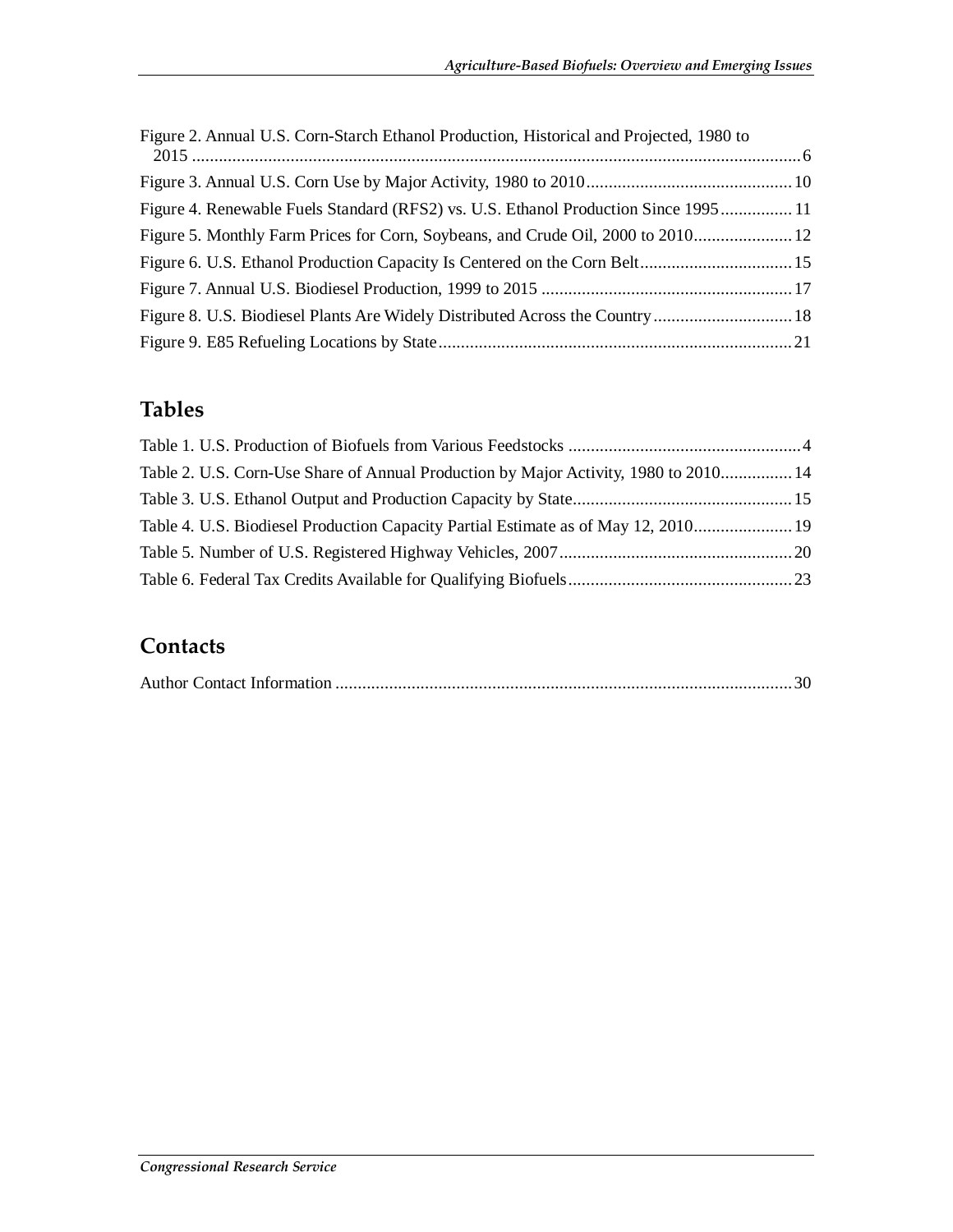# **Introduction**

Increasing dependence on foreign sources of crude oil, concerns over global climate change, and the desire to promote domestic rural economies have raised interest in renewable biofuels as an alternative to petroleum in the U.S. transportation sector. However, energy from renewable sources has historically been more expensive to produce and use than fossil-fuel-based energy.<sup>1</sup> U.S. policymakers have attempted to overcome this economic impediment by enacting an increasing number of policies since the late 1970s, at both the state and federal levels, to directly support U.S. biofuels production and use. Policy measures include blending and production tax credits to lower the cost of biofuels to end users, an import tariff to protect domestic biofuels from cheaper foreign-produced ethanol, research grants to stimulate the development of new technologies, loans and loan guarantees to facilitate the development of biofuels production and distribution infrastructure, and, perhaps most importantly, minimum usage requirements to guarantee a market for biofuels irrespective of their cost.<sup>2</sup>

This report reviews the evolution of the U.S. biofuels sector and the role that federal policy has played in shaping its development.<sup>3</sup> In addition, it highlights emerging issues that are critical to the biofuels sector and of relevance to Congress.

## **Federal Biofuels Policies Have Encouraged Rapid Growth ...**

Federal biofuels programs have proven critical to the economic success of the U.S. biofuels industry, primarily ethanol and biodiesel, whose output has grown rapidly in recent years. Yet, despite the rapid growth, U.S. biofuels consumption remains a small share (4.3% on an energyequivalent basis in 2009) of national transportation fuel use (**Figure 1**).

Furthermore, the sector remains heavily dependent on federal policies that, concomitant with the growth in U.S. biofuels production, have required rapidly increasing federal budget outlays. In 2009, the estimated annual cost of direct federal support for biofuels production and use was in the range of \$6-\$8 billion. In addition, the rapid expansion of U.S. corn ethanol production to meet the dramatic rise in corn use for ethanol (the U.S. Department of Agriculture estimates that one-third of U.S. corn production was used for ethanol production in 2009) has provoked questions about its long-run sustainability and the possibility of unintended consequences in other markets as well as for the environment.<sup>4</sup>

It is widely believed that the ultimate success of the U.S. biofuels sector will depend on its ability to shift away from traditional row crops such as corn or soybeans for processing feedstock, and toward other, cheaper forms of biomass that do not compete with traditional food crops. Recent federal biofuels policies have attempted to assist this shift by focusing on the development of a

 1 Excluding the costs of externalities (e.g., air pollution, environmental degradation, illness and disease, or indirect land use changes and market-price effects) linked to emissions associated with burning either fossil fuels or biofuels.

<sup>2</sup> For more details and a complete listing of federal biofuels programs and incentives, see CRS Report R40110, *Biofuels Incentives: A Summary of Federal Programs*, by Brent D. Yacobucci.

<sup>&</sup>lt;sup>3</sup> For background information on agriculture-based U.S. biofuels, see the list of related CRS Reports available at the CRS website "Issues in Focus: Agriculture: Agriculture-Based Biofuels."

<sup>4</sup> For more information, see CRS Report R40155, *Renewable Fuel Standard (RFS): Overview and Issues*, by Randy Schnepf and Brent D. Yacobucci.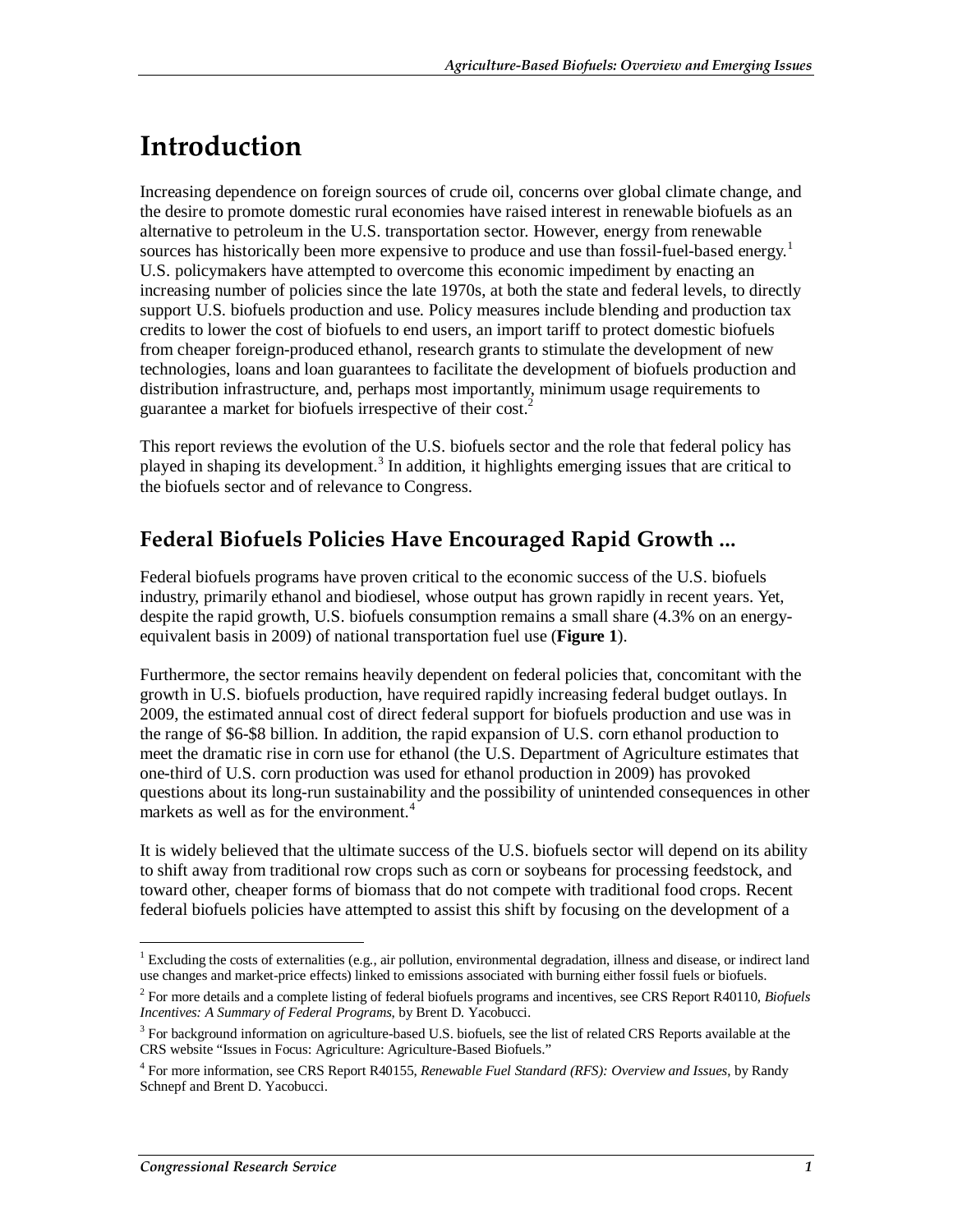cellulosic biofuels industry.<sup>5</sup> However, the speed of cellulosic biofuels development remains a major uncertainty, since new technologies must first emerge and be implemented on a commercial scale.<sup>6</sup> The uncertainty surrounding the development of such new technologies and their commercial adaptation has been a major impediment to the flow of much needed privatesector investment funds into the cellulosic biofuels sector.



**Figure 1. Biofuels Were a Small Share of U.S. Motor Transportation Fuel Use in 2009** 

**Source:** Ethanol use: Renewable Fuels Association; Biodiesel and total motor vehicle fuel use: Energy Information Agency (EIA), Department of Energy (DOE).

## **... And Conflicting Viewpoints**

The trade-offs between benefits to farm and rural economies, as opposed to large federal budget costs and the potential for unintended consequences, have led to emergence of both proponents and critics of the government subsidies and mandates that underwrite biofuels production.

Proponents of government support for agriculture-based biofuels production have cited national energy security, reductions in greenhouse gas emissions, and raising domestic demand for U.S. produced farm products as viable justifications. Under most circumstances, biofuels are more environmentally friendly (in terms of emissions of toxins, volatile organic compounds, and greenhouse gases) than petroleum products. In addition, proponents argue that rural, agriculture-

<sup>-</sup><sup>5</sup> Cellulosic biofuels are derived from the sugar contained in plant cellulose. For more information, see CRS Report RL34738, *Cellulosic Biofuels: Analysis of Policy Issues for Congress*, by Kelsi Bracmort et al.

<sup>6</sup> For more information, see CRS Report R41106, *Meeting the Renewable Fuel Standard (RFS) Mandate for Cellulosic Biofuels: Questions and Answers*, by Kelsi Bracmort.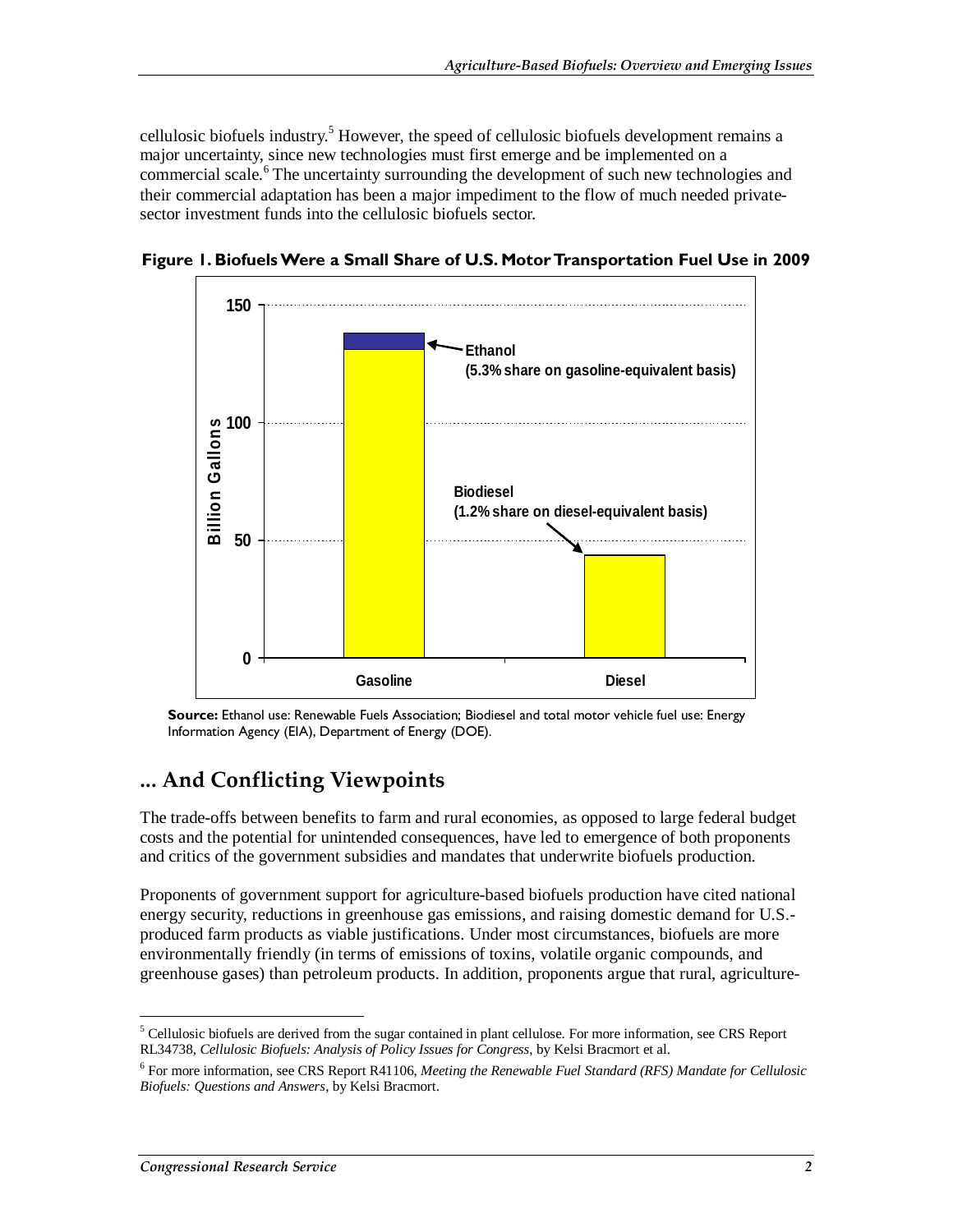based energy production can enhance rural incomes and expand employment opportunities, while encouraging greater value-added for U.S. agricultural commodities.

In contrast, critics argue that, in the absence of subsidies, current biofuels production strategies can only be economically competitive with existing fossil fuels at much higher petroleum prices, or if significant improvements in existing technologies are made or new technologies are developed.<sup>8</sup> Until such technological breakthroughs are achieved, critics contend that the subsidies distort energy market incentives and divert research funds from the development of other renewable energy sources, such as solar or geothermal, that offer potentially cleaner, more bountiful alternatives. Still others question the rationale behind policies that promote biofuels for energy security. These critics question whether the United States could ever produce sufficient feedstock of starches, sugars, or vegetable oils to permit biofuels production to meaningfully offset petroleum imports.<sup>9</sup> Finally, some argue that the focus on development of alternative energy sources undermines efforts for greater conservation to reduce energy waste.

# **Biofuels Defined**

Any fuel produced from biological materials—whether burned for heat or processed into alcohol—qualifies as a "biofuel." However, the term is most often used to refer to liquid transportation fuels produced from some type of biomass. Biomass is organic matter that can be converted into energy. Common examples of biomass include food crops, crops for energy (e.g., switchgrass or prairie perennials), crop residues, wood waste and byproducts, and animal manure. The term biomass has been a part of legislation enacted by Congress for various programs over the past 30 years; however, its explicit definition has evolved with shifting policy objectives.<sup>10</sup> Over the last few years, the concept of biomass has grown to include such diverse sources as algae, construction debris, municipal solid waste, yard waste, and food waste. The exact definition of biomass is critical, since it determines which feedstocks qualify for the different biofuels programs. For example, a current point of contention regarding the definition is the inclusion of biomass from federal lands. Some argue that removal of biomass from these lands may lead to ecological harm.

Types of biofuels include ethanol, biodiesel, methanol, butanol, and reformulated gasoline components; however, the two principal biofuels are ethanol and biodiesel. Ethanol, or ethyl alcohol, is an alcohol made by fermenting and distilling simple sugars.<sup>11</sup> As a result, ethanol can be produced from any biological feedstock that contains appreciable amounts of sugar or

T<br><sup>7</sup> Examples of ethanol policy proponents include the Renewable Fuels Association (RFA), the National Corn Growers Association (NCGA), and Growth Energy. Biodiesel proponents include the American Soybean Association and the National Biodiesel Board.

<sup>&</sup>lt;sup>8</sup> Advocates of this position include free-market proponents such as the Cato Institute, federal budget watchdog groups such as Citizens Against Government Waste, Taxpayers for Common Sense, and farm subsidy watchdog groups such as the Environmental Working Group.

<sup>&</sup>lt;sup>9</sup> For example, see James and Stephen Eaves, "Is Ethanol the 'Energy Security' Solution?" editorial, Washingtonpost.com, October 3, 2007; or R. Wisner and P. Baumel, "Ethanol, Exports, and Livestock: Will There be Enough Corn to Supply Future Needs?," *Feedstuffs*, no. 30, vol. 76, July 26, 2004.

<sup>&</sup>lt;sup>10</sup> For more information, see CRS Report R40529, *Biomass: Comparison of Definitions in Legislation*, by Kelsi Bracmort and Ross W. Gorte.

<sup>11</sup> For more information, see CRS Report RL33290, *Fuel Ethanol: Background and Public Policy Issues*, by Brent D. Yacobucci.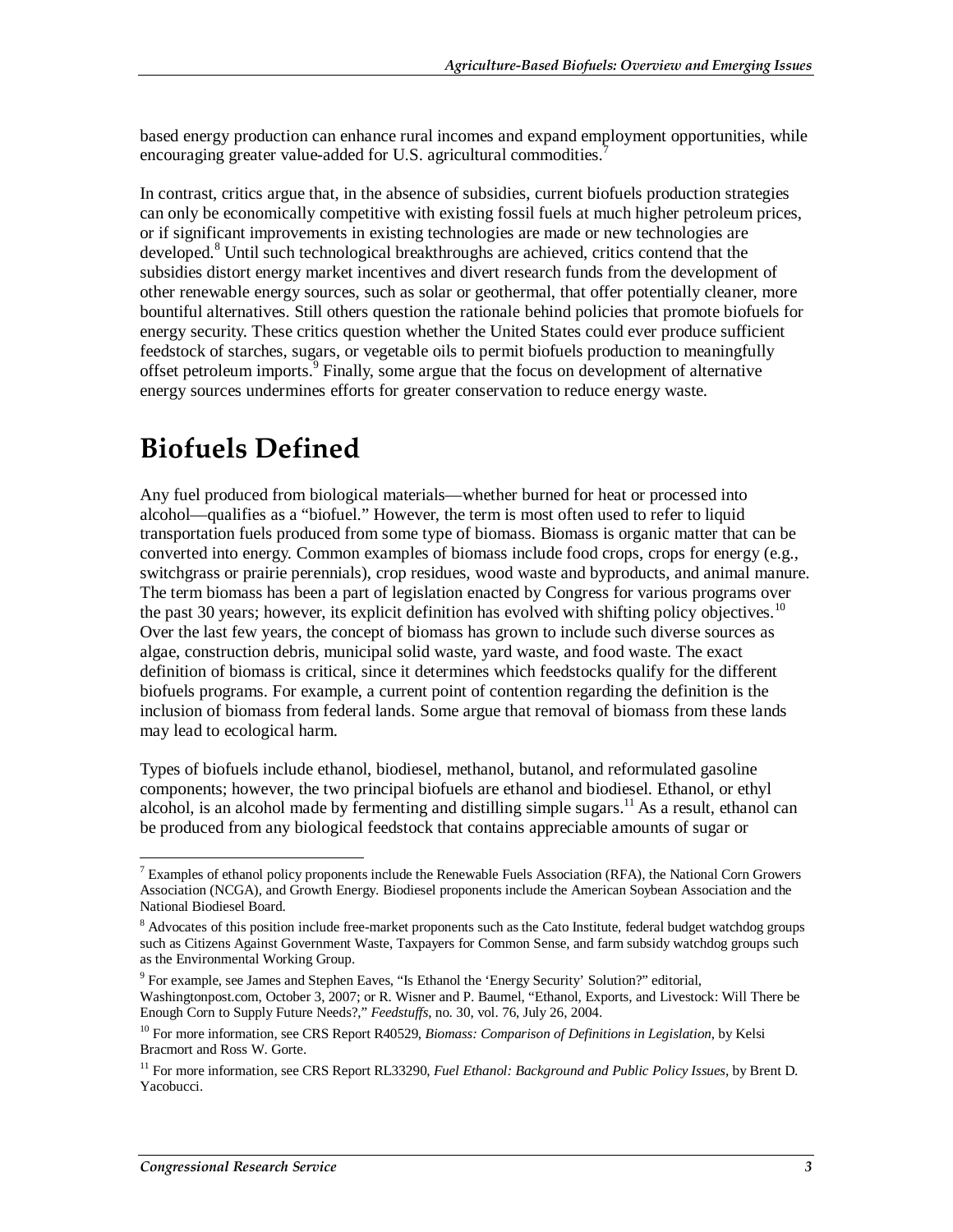materials that can be converted into sugar such as starch or cellulose. Sugar beets and sugar cane are examples of feedstock that contain sugar. Corn contains starch that can relatively easily be converted into sugar. Trees, grasses, and most agricultural and municipal wastes are made up of a significant percentage of cellulose, which can also be converted to sugar, although with more difficulty than is required to convert starch.

## **Ethanol from Corn Starch Dominates U.S. Biofuels Production**

Since its development in the late 1970s, U.S. biofuels output has relied almost exclusively on ethanol produced from corn starch (**Table 1**). This contrasts with Brazil, the world's secondlargest ethanol producer behind the United States, where sugar cane is the principal feedstock. In 2008, the United States and Brazil accounted for over 90% of the world's ethanol production.<sup>12</sup> Approximately 10.7 billion gallons of ethanol were produced in the United States in 2009, over 95% from corn starch. Other domestic feedstocks used for ethanol production include grain sorghum and sweet sorghum.

| <b>Fuel</b>      | <b>Feedstock</b>                          | U.S. Production in 2009                                                                                       |
|------------------|-------------------------------------------|---------------------------------------------------------------------------------------------------------------|
| Ethanol          | Corn                                      | 10.2 billion gallons                                                                                          |
|                  | Sorghum, wheat, barley, and brewery waste | Over 450 million gallons                                                                                      |
|                  | Cane sugar                                | 1.5 million gallons (plus a projected 200<br>million gallons imported from Brazil and<br>Caribbean countries) |
|                  | Cellulose                                 | No commercial production                                                                                      |
| <b>Biodiesel</b> | Soybean oil                               | approximately 470 million gallons                                                                             |
|                  | Other vegetable oils                      | less than 10 million gallons                                                                                  |
|                  | Recycled grease                           | less than 10 million gallons                                                                                  |
|                  | Cellulose                                 | No commercial production                                                                                      |
| Methanol         | Cellulose                                 | No commercial production                                                                                      |
| <b>Butanol</b>   | Cellulose, other biomass                  | No commercial production                                                                                      |

**Table 1. U.S. Production of Biofuels from Various Feedstocks** 

**Source:** Renewable Fuels Association; National Biodiesel Board; CRS analysis.

Because of concerns over the significant expansion in corn production for use as an ethanol feedstock, interest has grown in spurring the development of motor fuels produced from cellulosic biomass materials. Since these biomass sources do not compete with traditional food and feed crops for prime cropland, it is thought that their use would result in substantially fewer unintended market effects. However, the technology needed for the conversion of cellulose into its constituent sugars before conversion to biofuels, while successful in laboratory settings, remains expensive and has yet to be replicated on a commercial scale. Many uncertainties remain concerning both the viability and the speed of commercial development of cellulosic biofuels.<sup>13</sup>

 $12$  According to data from the Renewable Fuel Association, U.S. ethanol production in 2008 was 9.237 billion gallons, Brazil's was 6.472 billion gallons, and the world total was 17.335 billion gallons.

<sup>13</sup> For more information, see CRS Report RL34738, *Cellulosic Biofuels: Analysis of Policy Issues for Congress*, by (continued...)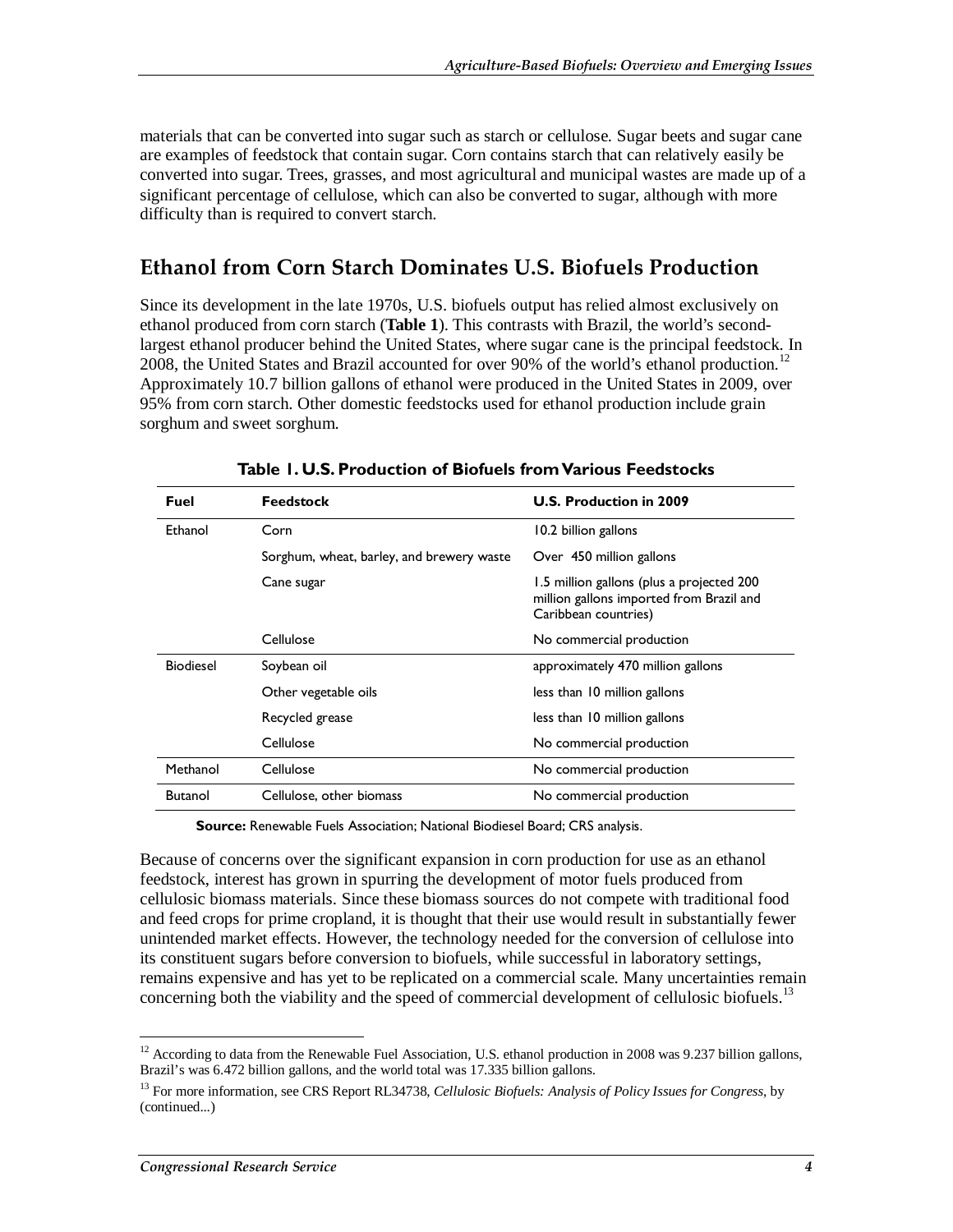After ethanol, biodiesel is the next most significant biofuel in the United States. Biodiesel is an alternative diesel fuel that can be produced from any type of organic-based oil, including vegetable oils, animal fats, and waste restaurant grease and oils. In the United States and Brazil, biodiesel is primarily made from soybean oil. In the European Union, rapeseed oil is the primary feedstock.

Other biofuels with the potential to play a role in the U.S. market include diesel fuel substitutes and other alcohols (e.g., methanol and butanol) produced from biomass. In addition to expanding domestic production of biofuels, there is some interest in expanding imports of sugar-based ethanol—usually produced from sugar cane in Brazil. U.S. sugar-ethanol imports peaked at 653 million gallons in 2006 (including 434 million from Brazil). Projections for 2009 indicate U.S. imports of about 200 million gallons, mostly from Brazil and Caribbean Basin Initiative (CBI) countries.

### **Biofuels Value Determinants**

The value of a biofuel is determined by its end use. Biodiesel's primary use is as a substitute for petroleum-based diesel fuel. Ethanol is primarily used as a substitute for gasoline; however, it has some additional properties (i.e., oxygenate and octane enhancer) that provide value as a gasoline additive. Both ethanol and biodiesel may derive value as an additive to meet federal usage mandates depending on market conditions. A federal usage mandate (referred to as a Renewable Fuel Standard or RFS) was first introduced in 2006 by the Energy Policy Act of 2005 (P.L. 109- 58), which required that a gradually increasing minimum volume of ethanol must be blended into the national transportation fuel supply each year. $^{14}$ 

With respect to ethanol, there is no difference to the end user between corn-starch ethanol and cellulosic ethanol, although their production processes differ substantially in terms of feedstock, technology, and cost. As a result, they both share the same value determinants. In the presence of government policy, demand for ethanol derives from four potential uses:<sup>15</sup>

- as an additive to gasoline to enhance its octane level;
- as an oxygenate to help improve engine combustion and cleaner burning of fuel;
- as an additive to gasoline to meet federally mandated minimum usage requirements under the RFS; or
- as a substitute for gasoline, either blended with gasoline as a fuel extender at low blend levels (e.g., 10% ethanol to 90% gasoline, known as E10), or in pure (E100) or near pure (E85) form in flexible fuel vehicles.

Ethanol's use as an additive for octane or oxygenate purposes occurs primarily at low blend levels of 2% or 3%, and is small relative to the growth in total usage of recent years. When ethanol is

1

<sup>(...</sup>continued)

Kelsi Bracmort et al.

 $14$  This is described in greater detail later in this report, in the section titled "Evolution of the U.S. Ethanol Sector."

<sup>15</sup> For more information on ethanol fuel specifics, see CRS Report RL33290, *Fuel Ethanol: Background and Public Policy Issues*, by Brent D. Yacobucci.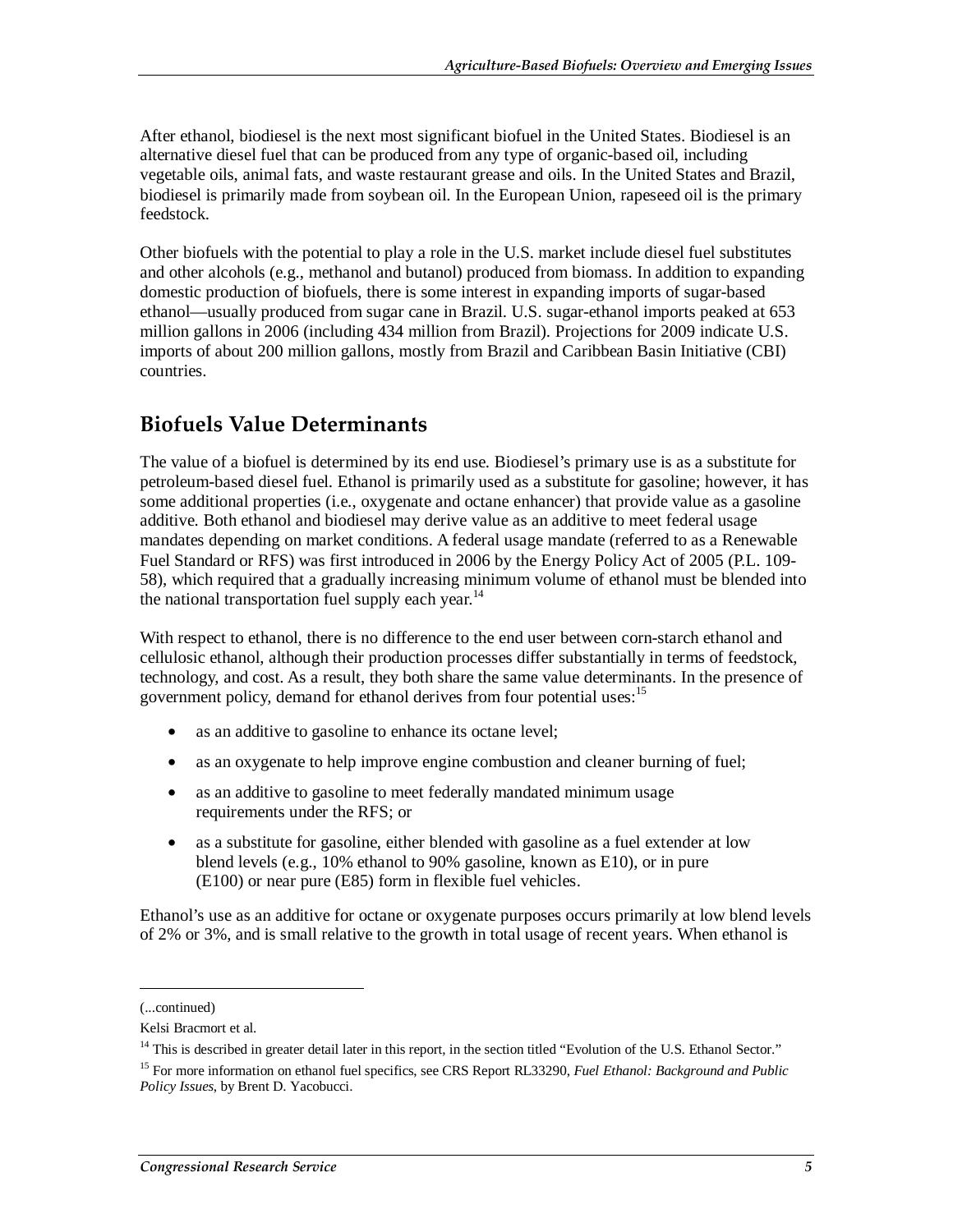being added to enhance engine performance rather than as a fuel extender, it is a complement to gasoline and may potentially capture a price premium over standard gasoline.

Federal policy that mandates the use of a minimum volume of biofuel creates a further source of demand that behaves very much as though ethanol were a fuel additive like an oxygenate or octane enhancer. Demand for biofuels to fulfill a mandate is not based on price, but rather on government fiat. As long as the consumption of biofuels is less than the mandated volume, its use is obligatory. However, when the supply of biofuels exceeds the mandated usage volume, its use is no longer obligatory and it must compete directly in the marketplace with its petroleum-based counterpart. As a result, once they have met their RFS blending mandates, gasoline blenders, seeking to maximize their profits, are very sensitive to ethanol and gasoline price relationships.

Since 2006, when the RFS was first introduced, both ethanol production capacity and supply (production and imports combined) have easily exceeded the federally mandated usage levels (**Figure 2**). As a result, ethanol's principal value has been as a transportation fuel (rather than as an additive), where it competes directly with gasoline. Furthermore, since ethanol contains only about 68% of the energy content of gasoline, value-conscious consumers can be expected to willingly pay only about 68% of the price of gasoline for ethanol.

**Figure 2. Annual U.S. Corn-Starch Ethanol Production, Historical and Projected, 1980 to 2015** 



**Source:** 1980 to 2009, Renewable Fuels Association. Projections for 2010 to 2015 are from FAPRI, "U.S. Baseline Briefing Book," March 2010.

**Note:** Projections for U.S. cellulosic ethanol production are highly uncertain and have been excluded from this chart.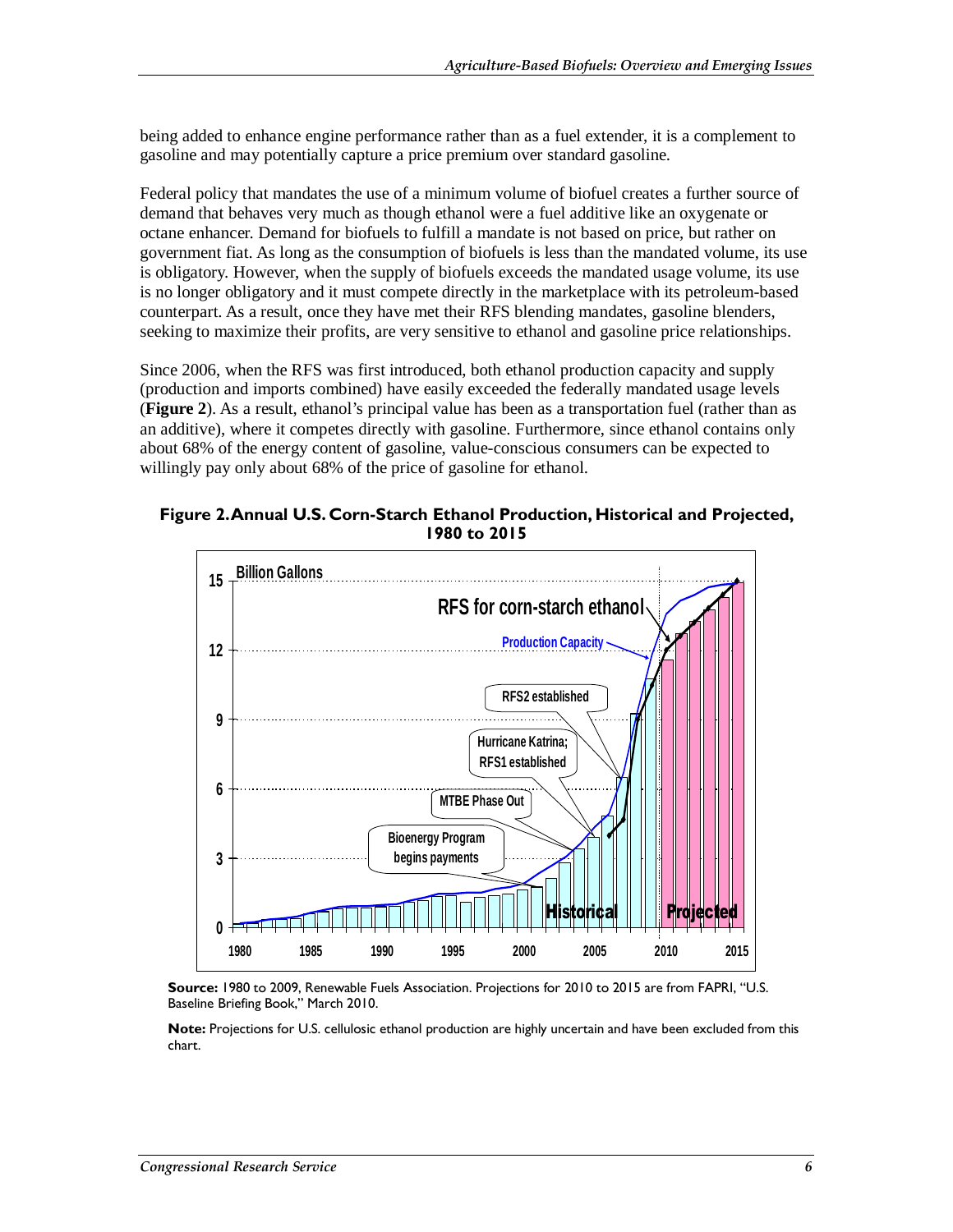# **Evolution of the U.S. Ethanol Sector**

## **Federal Policy Kick-Starts Ethanol Production**

Several events contributed to the historical startup and growth of U.S. ethanol production in the late 1970s. First, the global energy crises of the early and late 1970s provided the rationale for a federal policy initiative aimed at promoting energy independence from foreign crude oil sources. In response, the U.S. Congress established a partial exemption for ethanol from the motor fuels excise tax (legislated as part of the Energy Tax Act of 1978). All ethanol blended in the United States—whether imported or produced domestically—was eligible for a \$0.40 per gallon tax credit. In 1980, an import duty for fuel ethanol was established by the Omnibus Reconciliation Act of 1980 (P.L. 96-499) to offset the domestic tax credit being applied to foreign-sourced ethanol.

As U.S. ethanol production began to emerge in the 1980s, ethanol became recognized as a gasoline oxygenate. The Deficit Reduction Act of 1984 raised the ethanol tax credit to \$0.60 per gallon.<sup>16</sup> Based on its oxygenate characteristic, provisions of the Clean Air Act Amendments of 1990 (CAAA90) favored ethanol blending with reformulated gasoline  $(RFG)$ .<sup>17</sup> One of the requirements of RFG specified by CAAA90 was a 2% oxygen requirement, which was met by blending "oxygenates," including methyl tertiary butyl ether (MTBE) and ethanol into the gasoline.18 Ethanol was the preferred oxygenate in the Midwest where it was produced, while MTBE was used in almost all RFG outside of the Midwest.

In addition CAAA90 oxygenate requirements, a small ethanol producer tax credit was established in 1990 (Omnibus Budget Reconciliation Act of 1990; P.L. 101-508) as a \$0.10 per gallon supplement to the existing ethanol tax credit, but limited to the first 15 million gallons of ethanol produced by ethanol producers with production capacity below 30 million gallons per year.<sup>19</sup> Aided by these events, the U.S. ethanol industry slowly grew during its first two decades—rising from an estimated 175 million gallons in 1980 to 1.8 billion gallons in 2001. By 2001, ethanol production was using about 7% of the U.S. corn crop.

### **Government Role Has Grown Since 2000**

The first decade of the 2000s experienced a substantial increase in federal involvement in the U.S. biofuels sector. In FY2001, the Bioenergy Program<sup>20</sup> began making payments from the U.S.

<sup>-</sup>16 "Ethanol Policy: Past, Present, and Future," by James A. Duffield, Irene M. Xiarchos, and Steve A. Halbrook, *South Dakota Law Review*, Fall 2008.

<sup>17</sup> USDA, Office of Energy Policy and New Uses, *The Energy Balance of Corn Ethanol: An Update*, AER-813, by Hosein Shapouri, James A. Duffield, and Michael Wang, July 2002.

<sup>&</sup>lt;sup>18</sup> "Status and Impact of State MTBE Ban," Energy Information Administration (EIA), U.S. Dept. of Energy (DOE), revised March 27, 3003; available at http://www.eia.doe.gov/oiaf/servicerpt/mtbeban/.

<sup>&</sup>lt;sup>19</sup> The 30 million gallon threshold was extended to 60 million gallons by the Energy Policy Act of 2005 (P.L. 109-58).

 $20$  The Bioenergy Program was initiated on August 12, 1999, by President Clinton's Executive Order 13134. On October 31, 2000, then-Secretary of Agriculture Glickman announced that, pursuant to the executive order, \$300 million of Commodity Credit Corporation (CCC) funds (\$150 million in both FY2001 and FY2002) would be made available to encourage expanded production of biofuels.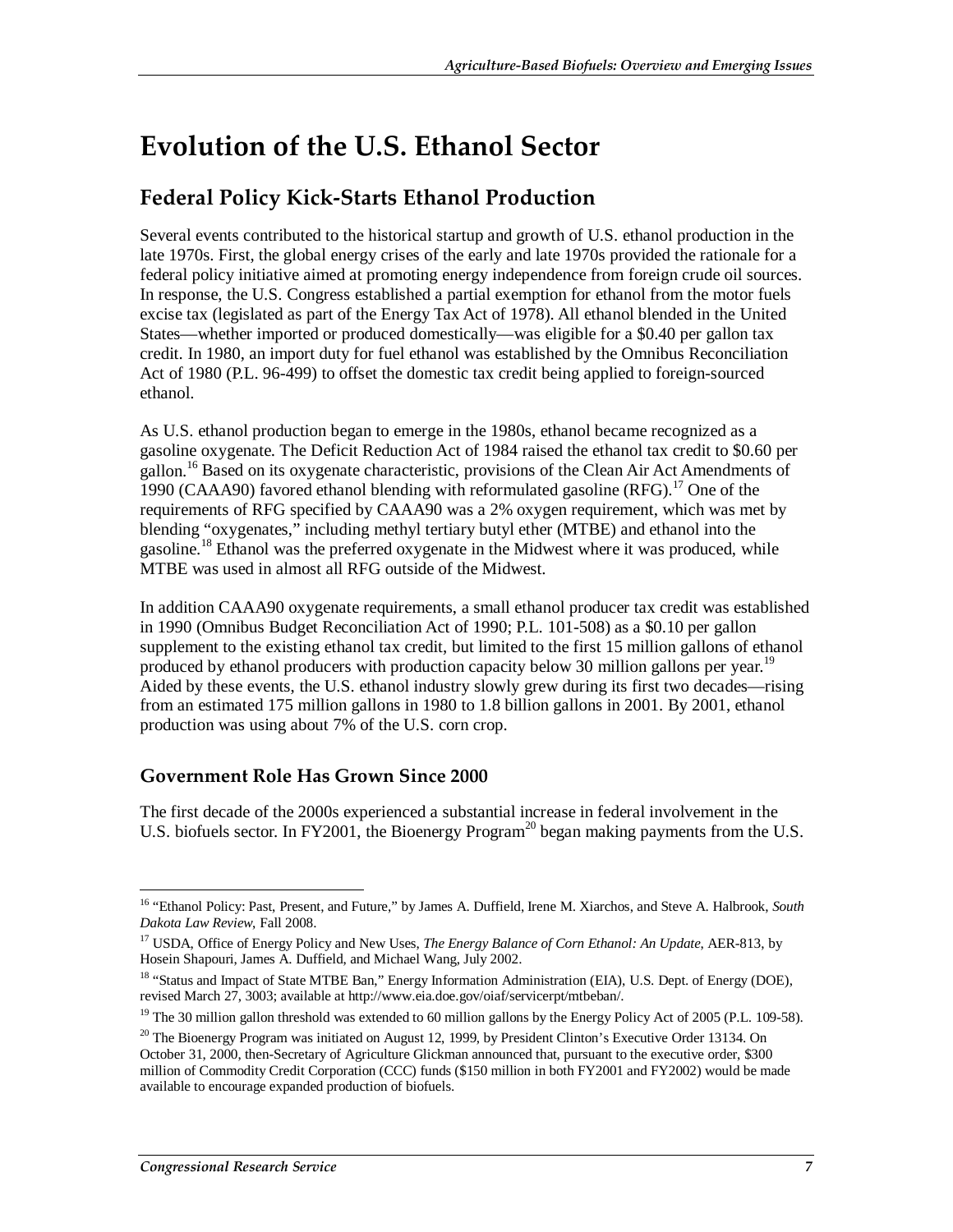Department of Agriculture's (USDA's) Commodity Credit Corporation (CCC)<sup>21</sup> to eligible biofuel producers—ethanol and biodiesel—based on any year-to-year increases in the quantity of biofuels produced. The Bioenergy Program was instituted by USDA because the program's principal goal was to encourage greater purchases of eligible farm commodities used in the production of biofuels (e.g., corn for ethanol or soybean oil for biodiesel).

The executive order creating the Bioenergy Program was followed by a series of legislation containing various provisions that further aided the U.S. biofuels industry. The first of these, the Biomass Research and Development Act of 2000 (Biomass Act; Title III, P.L. 106-224), contained several provisions to expand research and development in the area of biomass-based renewable fuel production.

The 2002 farm bill (P.L. 107-171) included several biofuels programs spread across three separate titles—Title II: Conservation, Title VI: Rural Development, and Title IX: Energy (the first-ever energy title in a farm bill). Each title contained programs that encouraged the research, production, and use of renewable fuels such as ethanol, biodiesel, and wind energy systems. In addition, Section 9010 of Title IX codified and extended the Bioenergy Program and its funding by providing that \$150 million would be available annually through the CCC for FY2003- FY2006.<sup>22</sup>

The Healthy Forests Restoration Act of 2003 (P.L. 108-148) amended the Biomass Act of 2000 by expanding the use of grants, contracts, and assistance for biomass to include a broader range of forest management activities. It also expanded funding availability of programs established by the Biomass Act and the 2002 farm bill, and it established a program to accelerate adoption of biomass-related technologies through community-based marketing and demonstration activities, and to establish small-scale businesses to use biomass materials.

The American Jobs Creation Act of 2004 (P.L. 108-357) contained a provision (Section 301) that temporarily extended the existing tax exemptions for alcohol fuels (i.e., ethanol) of \$0.51 per gallon. This act also expanded the eligibility threshold for the small ethanol producer's tax credit to plants with a production capacity of 60 million gallons per year (up from the previous threshold of 30 million gallons).

In addition to the growing list of federal and state policies, the U.S. biofuels industry received an additional boost in the early 2000's with the emergence of water contamination problems associated with MTBE in several locations scattered throughout the country. MTBE was thought to be a possible carcinogen and, as a result, posed serious health and liability issues. In 1999, California (which, at the time, consumed nearly 32% of MTBE in the United States) petitioned the U.S. Environmental Protection Agency (EPA) for a waiver of the CAAA90 oxygenate requirement.<sup>23</sup> However, California's waiver request was denied by the EPA in mid-2001 since the EPA determined that there was sufficient ethanol production available to replace MTBE.

<sup>-</sup> $21$  The CCC is a U.S. government-owned and -operated corporation, created in 1933, with broad powers to support farm income and prices and to assist in the export of U.S. agricultural products. Toward this end, the CCC finances USDA's domestic price and income support programs and its export programs using its permanent authority to borrow up to \$30 billion at any one time from the U.S. Treasury.

 $22$  The Bioenergy Program was phased out at the end of FY2006.

<sup>&</sup>lt;sup>23</sup> "Status and Impact of State MTBE Ban," Energy Information Administration (EIA), U.S. Dept. of Energy (DOE), revised March 27, 3003; available at http://www.eia.doe.gov/oiaf/servicerpt/mtbeban/.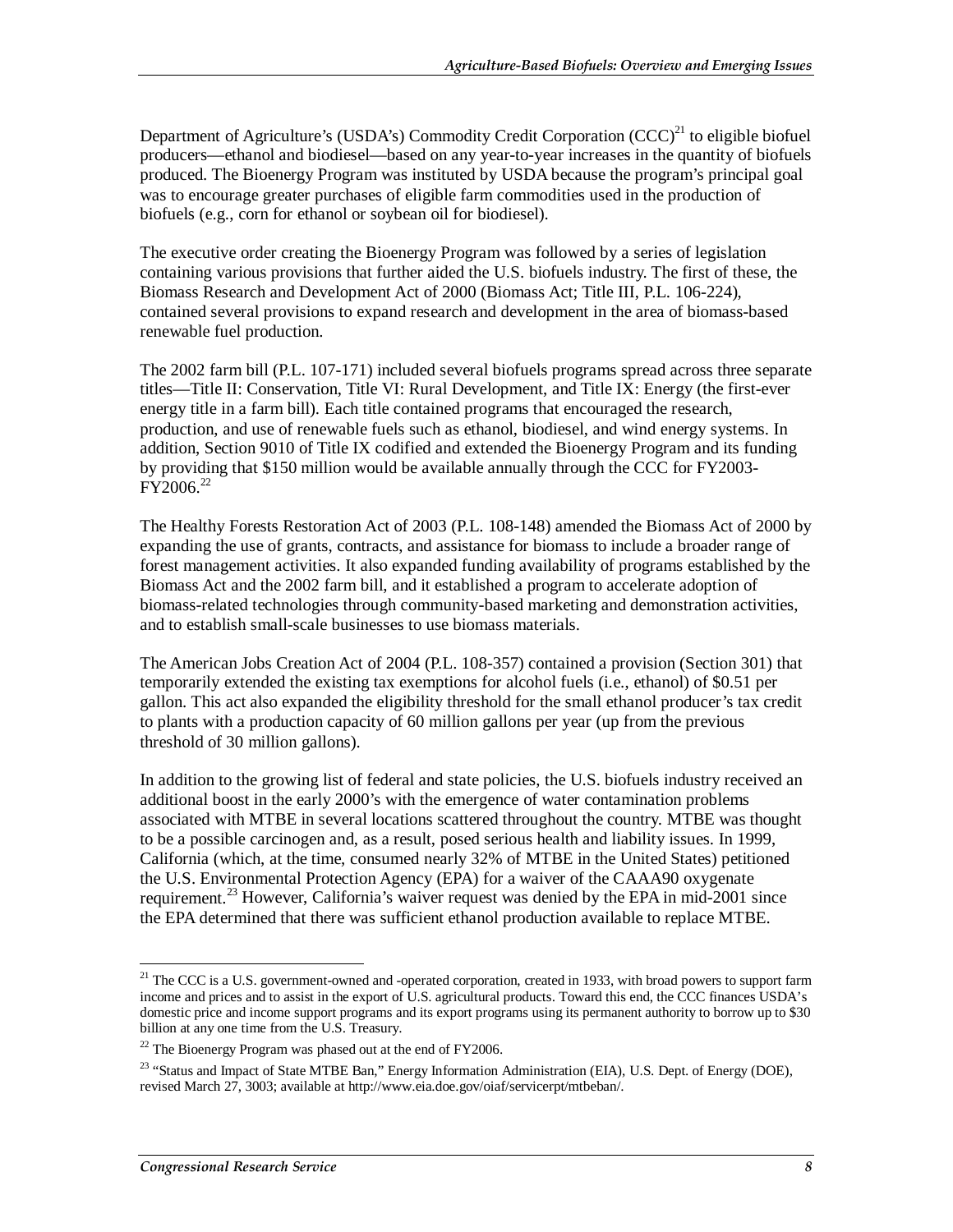By 2003, legislation that would phase out or restrict the use of MTBE in gasoline had been passed in 16 states, including California and New York (with a  $7.5\%$  MTBE market share).<sup>24</sup> Between October 1, 2003, and January 1, 2004, over 43% of MTBE consumption in the United States was banned. According to the EIA, the state MTBE ban would require an additional demand for ethanol of 2.73 billion gallons in 2004.

With the legislative boosts and the MTBE phase-out, investments in the biofuels sector began to show results. The number of plants producing ethanol grew from 50 on January 1, 1999, to 81 by January 1, 2005. Concomitantly, U.S. ethanol production began to accelerate, rising to 3.9 billion gallons by 2005 and using over 14% of the nation's corn crop (**Figure 2**, **Figure 3**, and **Table 2**).

### **The Ethanol Industry's Perfect Storm in 2005**

On the heels of the large MTBE phase-out that occurred in 2004 and the surge in ethanol demand, two major events coincided in 2005 to produce extremely favorable economic conditions in the U.S. ethanol sector that persisted through most of 2006. These events included the following.

- The Energy Policy Act of 2005 (EPACT; P.L. 109-58) was signed into law on August 8, 2005. EPACT contained several provisions related to agriculture-based renewable energy production, including biofuels research and funding, the extensions of existing biofuels tax credits, and the creation of the first-ever national minimum-usage mandate, the Renewable Fuels Standard (RFS1; Section 1501), which required that 4 billion gallons (bgals) of ethanol be used domestically in 2006, increasing to 7.5 bgals by 2012.
- In August and September, Hurricanes Katrina and Rita struck the Gulf Coast region, causing severe damage to Gulf Coast petroleum importing and refining infrastructure, putting them off-line for several months, and driving petroleum product prices sharply higher. Meanwhile, corn prices remained relatively low at about \$2 per bushel, creating a period of extreme profitability for the sector.

The combination of high ethanol prices and low corn prices that persisted in 2006 created a period of "unique" profitability for the U.S. ethanol industry. At that time, a 40 million gallon nameplate ethanol plant costing approximately \$60 million could recover its entire capital investment in less than a year of normal operations.<sup>25</sup> In addition, the establishment of the first RFS—by guaranteeing a market for new ethanol production—removed much of the investment risk from the sector.

As a result of this "perfect storm" of policy and market events, investment money flowed into the construction of new ethanol plants, and U.S. ethanol production capacity (either in existence or under construction) more than doubled in just two years, rising from an estimated 4.4 bgals in January 2005 to 11.1 bgals by January 2007. The ethanol expansion was almost entirely in drymill corn processing plants. As a result, corn's role as the primary feedstock used in ethanol production in the United States continued to grow. In 2006, corn use for ethanol nearly matched

<sup>&</sup>lt;u>.</u>  $24$  Ibid.

<sup>&</sup>lt;sup>25</sup> Based on CRS simulations of an ethanol dry mill spreadsheet model developed by D. Tiffany and V. Eidman in *Factors Associated with Success of Fuel Ethanol Producers*, Staff Paper P03-7, Dept of Applied Economics, University of Minnesota, August 2003. Note, nameplate capacity represents the capacity that the design engineers will warrant. In most cases, an efficiently run plant will operate in excess of its nameplate capacity.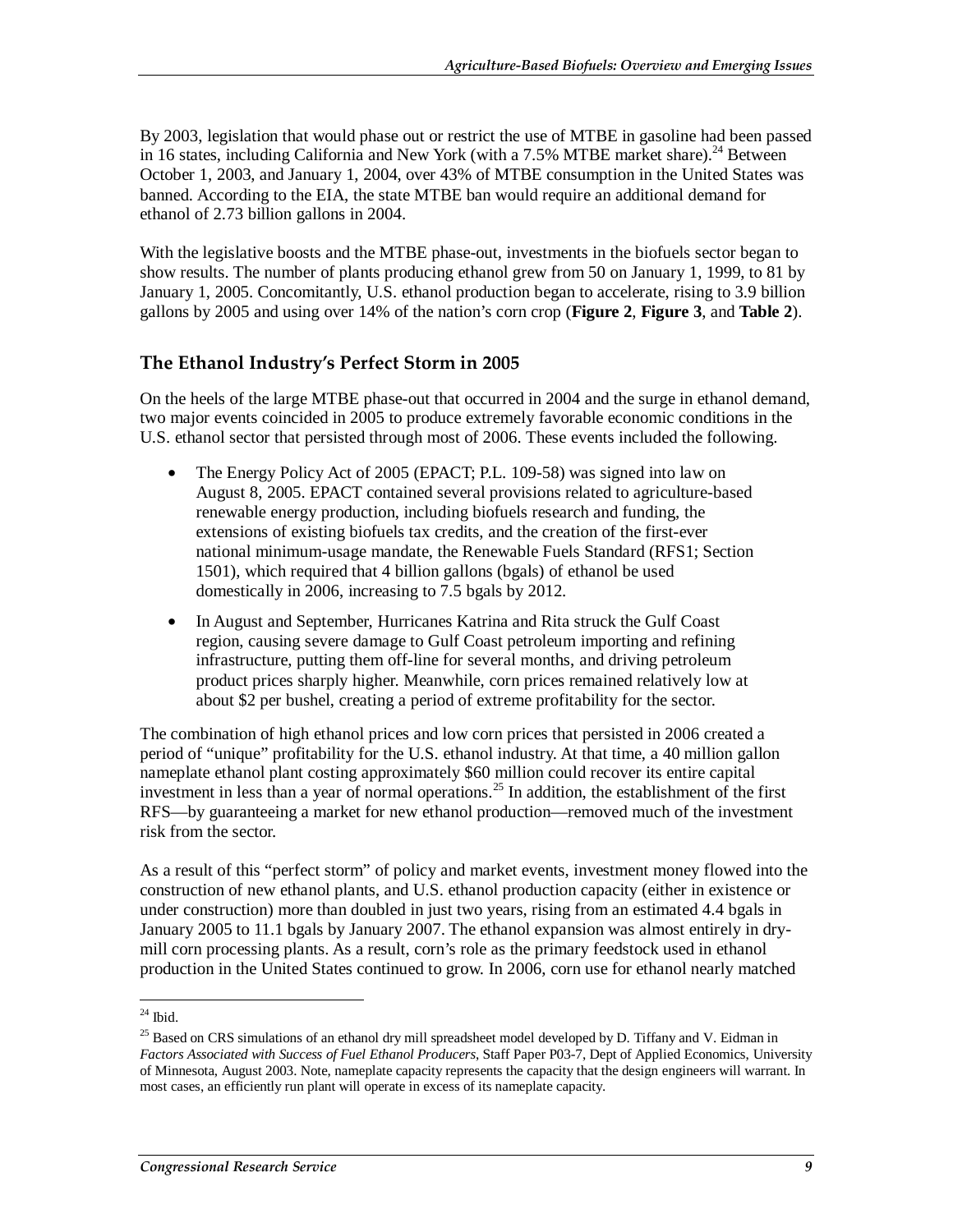U.S. corn exports at about 2.1 billion bushels. In 2007, U.S. corn exports hit a record 2.4 billion bushels; however, corn-for-ethanol use jumped to over 3 billion bushels. For the first time in U.S. history, the bushels of corn used for ethanol production would be greater than the bushels of corn exported (**Figure 3**).



**Figure 3. Annual U.S. Corn Use by Major Activity, 1980 to 2010** 

### **EISA Greatly Expands Mandate, Shifts Focus to Cellulosic Biofuels**

In light of the rapid expansion of the U.S. biofuels industry, the RFS1 mandate was quickly outgrown in 2006. On December 19, 2007, Congress dramatically raised the "bar" by passing the Energy Independence and Security Act of 2007 (EISA, P.L. 110-140).<sup>26</sup> EISA superseded and greatly expanded EPACT's biofuels blending mandate relative to historical production (**Figure 4**).

The expanded RFS (referred to as RFS2) required the use of 9 bgals of biofuels in 2008 and expanded the mandate to 36 bgals annually in 2022. The new mandate had some provisos, foremost of which was that only 15 bgals of RFS-qualifying biofuels could be ethanol from corn starch. In addition, all increases in the RFS mandate from 2016 onwards must be met by advanced biofuels (i.e., non-corn-starch biofuels) and no less than 16 bgals must be derived from cellulosic feedstock in 2022. In addition, the new mandate established by EISA carved out specific volume requirements for biomass-based biodiesel.

**Source:** USDA, Production, Supply, and Distribution (PSD) database, October 9, 2010.

**Notes:** Feed includes a residual category to balance USDA supply and demand estimates.

<sup>26</sup> For more information on EISA and RFS2, see CRS Report R40155, *Renewable Fuel Standard (RFS): Overview and Issues*, by Randy Schnepf and Brent D. Yacobucci.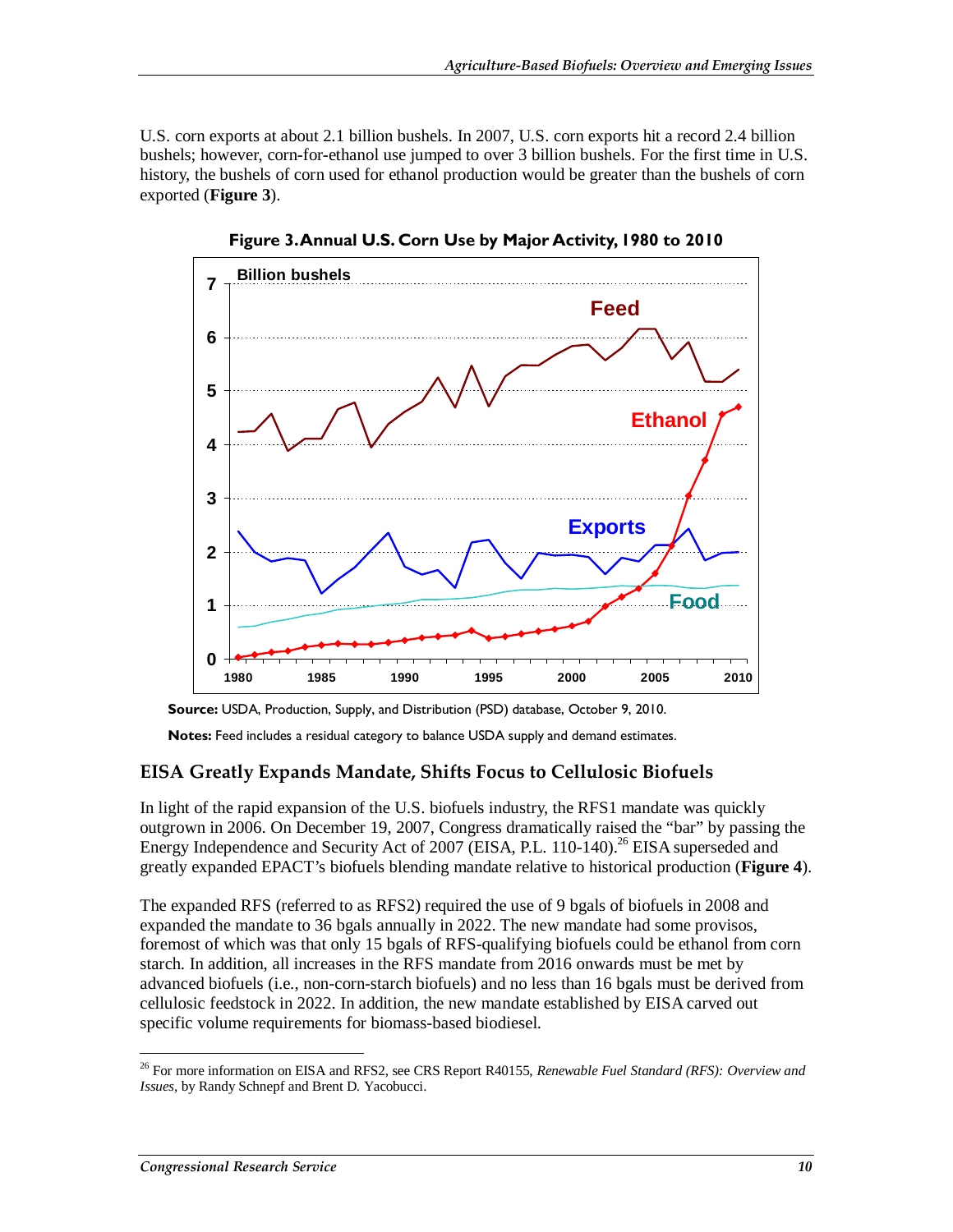

**Figure 4. Renewable Fuels Standard (RFS2) vs. U.S. Ethanol Production Since 1995** 

**Source:** Actual ethanol production data for 1995-2009 is from Renewable Fuels Association; data for RFS2 mandates is from EISA (P.L. 110-140).

Meanwhile, prices for many agricultural commodities—including nearly all major U.S. program crops—started a steady upward trend in late 2006. Then, in early 2007, the upward trend for commodity prices turned into a steep rise. By mid-2008 market prices for several agricultural commodities had reached record or near-record levels (**Figure 5**).<sup>27</sup> In particular, both corn<sup>28</sup> and crude oil<sup>29</sup> hit record high prices in both spot and futures markets, thus symbolizing the growing linkage between U.S. field crops and energy markets.

The upward rise in the price of corn in 2007 and early 2008 sucked the profits out of the U.S. biofuels sector and put the brakes on new investment. It also fueled a "food-versus-fuel" debate about the potential for continued expansion in corn use for ethanol to have unintended consequences in other agricultural and environmental markets. While most economists and market analysts agreed that the dramatic price rise of 2008 was due to factors other than biofuels policy, they also are nearly universally agreed that the strong, steady growth in ethanol demand for corn has had an important price effect, not just on the price of corn, but in other agricultural markets including food, feed, fuel, and land. $30$ 

<sup>27</sup> For more information about markets during this period, see CRS Report RL34474, *High Agricultural Commodity Prices: What Are the Issues?*, by Randy Schnepf. See also, "What Is Driving Food Prices," by Philip C. Abbott, Christopher Hurt, and Wallace E. Tyner, Farm Foundation, July 2008; hereafter referred to as Abbott et al., 2008.

 $^{28}$  On June 23, 2008, the nearby futures contract for No. 2, yellow corn hit a record \$7.65 per bushel on the Chicago Board of Trade.

 $29$  On July 7, 2008, the nearby futures contract for Crude Oil hit \$147.27 per barrel at the New York Mercantile Exchange, while the nearby Brent Crude Oil contract hit \$147.50 at the ICE Futures Europe exchange.

 $30$  Abbott et al., 2008.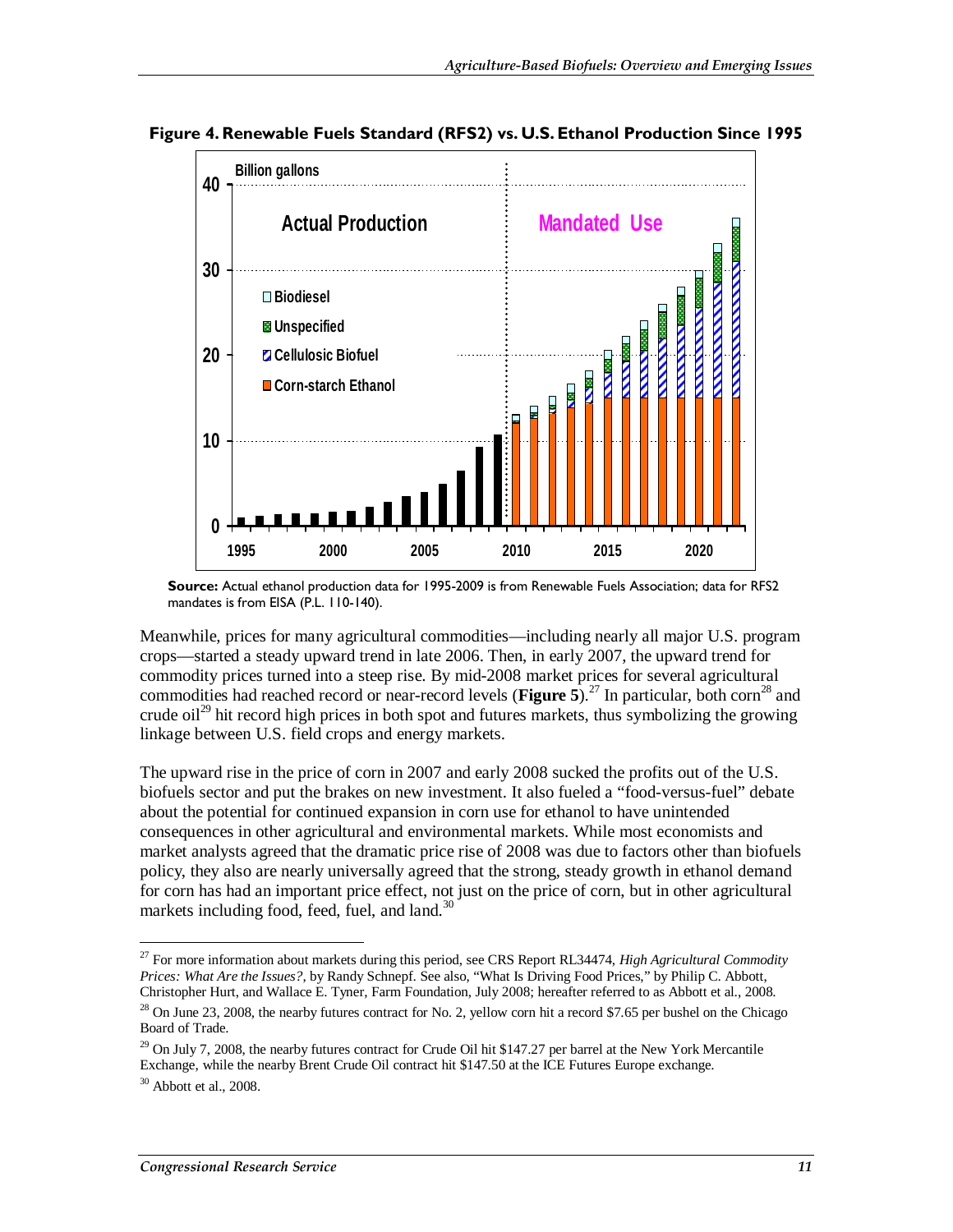

**Figure 5. Monthly Farm Prices for Corn, Soybeans, and Crude Oil, 2000 to 2010**  (Index: 2006 = 100)

**Source:** Corn and soybean prices are monthly average farm prices, National Agricultural Statistics Service (NASS), USDA; crude oil is the spot price, f.o.b., for West Texas Intermediate, Cushing, OK, EIA, DOE.

**Notes:** To facilitate comparison of relative price movements, the monthly prices have been converted to an index where the 12-month average for calendar 2006 has been set to 100.

By mid-2008, the commodity price rise had completely reversed itself and turned into a near freefall, coinciding with the financial crisis that broke in late 2008. The extreme price volatility created many difficulties throughout the marketing chain for agricultural buyers and sellers. The experience of \$7.00-per-bushel corn, albeit temporary, shattered the idea that biofuels were a panacea for solving the nation's energy security problem and left concerns about the potential for unintended consequences from future biofuels expansion.

### **2008 Farm Bill Reinforces Focus on Cellulosic Biofuels**

The 2008 farm bill (Food, Conservation, and Energy Act of 2008; P.L. 110-246) extended and expanded many existing biofuels programs.<sup>31</sup> In particular, Title XV ("Trade and Tax Provisions") extended the biofuels tax incentives and the tariff on ethanol imports, although the tax credit for corn-starch ethanol was reduced to \$0.45 per gallon. But in the wake of the commodity market price run-up of early 2008, the new farm bill also re-emphasized EISA's policy shift towards research and development of advanced and cellulosic bioenergy in an effort to avoid many of the

<sup>31</sup> For more information, see CRS Report RL34130, *Renewable Energy Programs in the 2008 Farm Bill*, by Megan Stubbs.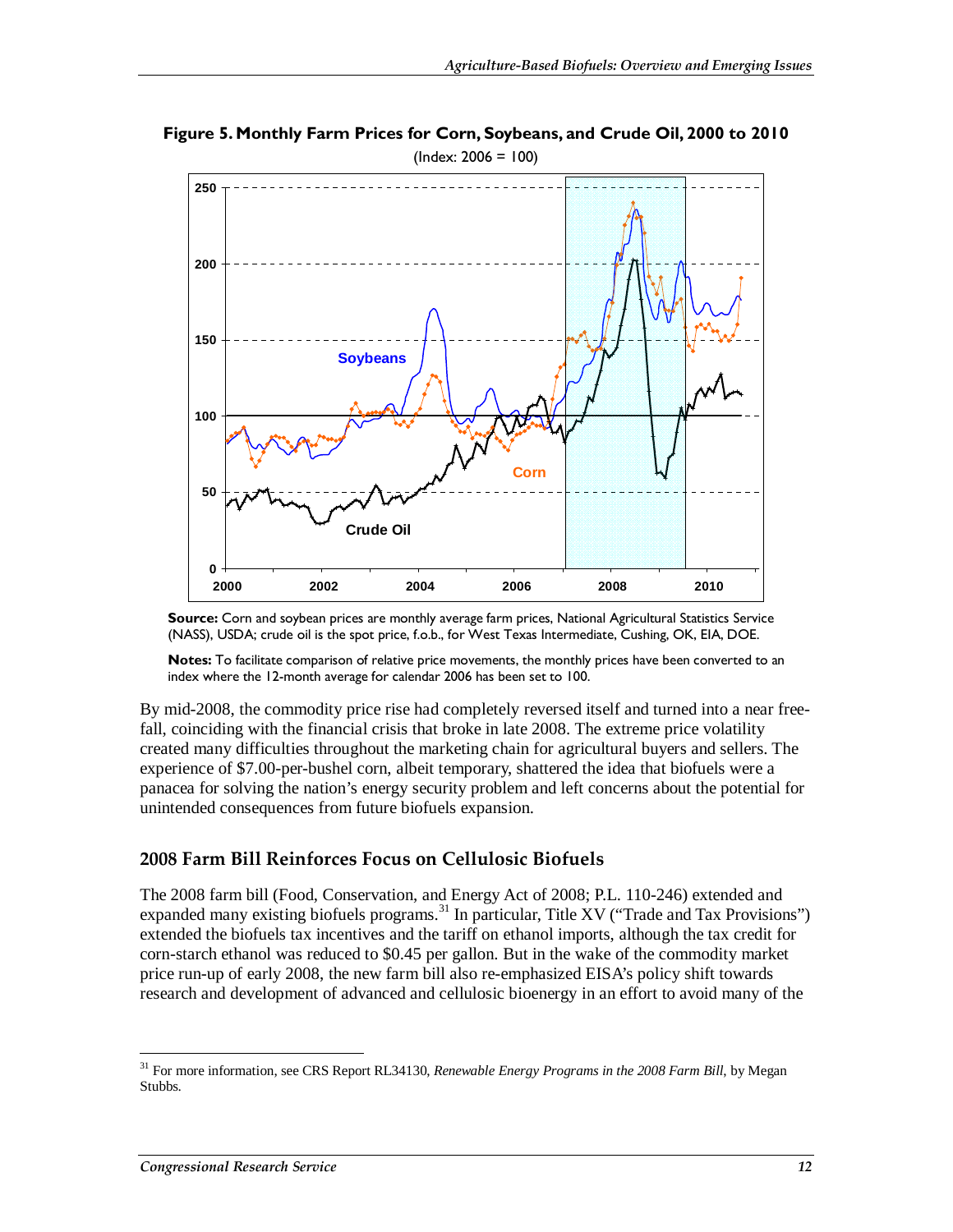unintended consequences of relying too heavily on major field crops as the principal biomass feedstock. In addition, it established a new tax credit of \$1.01 per gallon for cellulosic biofuel.

Like the 2002 farm bill, it contained a distinct energy title (Title IX) that covers a wide range of energy and agricultural topics with extensive attention to biofuels, including corn starch-based ethanol, cellulosic ethanol, and biodiesel. Energy grants and loans are provided through initiatives such as the Bioenergy Program for Advanced Biofuels to promote the development of cellulosic biorefinery capacity. The Repowering Assistance Program supports increasing efficiencies in existing refineries. Programs such as the Rural Energy for America Program (REAP) assist rural communities and businesses in becoming more energy-efficient and self-sufficient, with an emphasis on small operations. Cellulosic feedstocks—for example, switchgrass and woody biomass—are given high priority both in research and funding. The Biomass Crop Assistance Program (BCAP), the Biorefinery Assistance Program, and the Forest Biomass for Energy Program provide support to develop alternative feedstock resources and the infrastructure to support the production, harvest, storage, and processing of cellulosic biomass feedstocks.

Title VII, the research title of the 2008 farm bill, contains numerous renewable-energy-related provisions that promote research, development, and demonstration of biomass-based renewable energy and biofuels.

One of the major policy issues debated prior to the passage of the 2008 farm bill was the impact of the rapid, ethanol-driven expansion of U.S. corn production. This issue was made salient by the dramatic surge in commodity prices experienced in 2007 and early 2008. In partial consideration, the enacted bill requires reports on the economic impacts of ethanol production, reflecting concerns that the increasing share of corn production being used for ethanol contributed to high commodity prices and food price inflation.

## **Questions Emerge Concerning Rapid Biofuels Expansion**

By 2009, more than half of all U.S. gasoline contained some ethanol (mostly blended at the 10% level or lower). U.S. ethanol consumption in 2009 is estimated at 10.7 billion gallons (bgals), which was blended into roughly 138 bgals of gasoline—this represents only 7.8% of annual gasoline demand on a volume basis, and only 5.3% on an energy basis. With national gasoline consumption stagnant (following the financial crisis of 2008 and ensuing economic recession), ethanol production is fast approaching the 10% ethanol-to-gasoline blend wall (described later in this report) of about 13 bgal. $^{32}$ 

U.S. ethanol production in 2009 consumed nearly 34% of the U.S. corn crop (**Table 2**), and the effects of rapidly expanding ethanol and corn production were being felt across several other sectors of the U.S. economy. In the long term, the expanded RFS2 is likely to play a dominant role in the development of the U.S. biofuels sector, but with considerable uncertainty regarding potential spillover effects in other markets and on other important policy goals.<sup>33</sup> Emerging resource constraints related to the rapid expansion of U.S. corn ethanol production have provoked

<sup>-</sup><sup>32</sup> For more information, see CRS Report R40445, *Intermediate-Level Blends of Ethanol in Gasoline, and the Ethanol "Blend Wall,"* by Brent D. Yacobucci.

<sup>33</sup> For more information, see CRS Report R40155, *Renewable Fuel Standard (RFS): Overview and Issues*, by Randy Schnepf and Brent D. Yacobucci.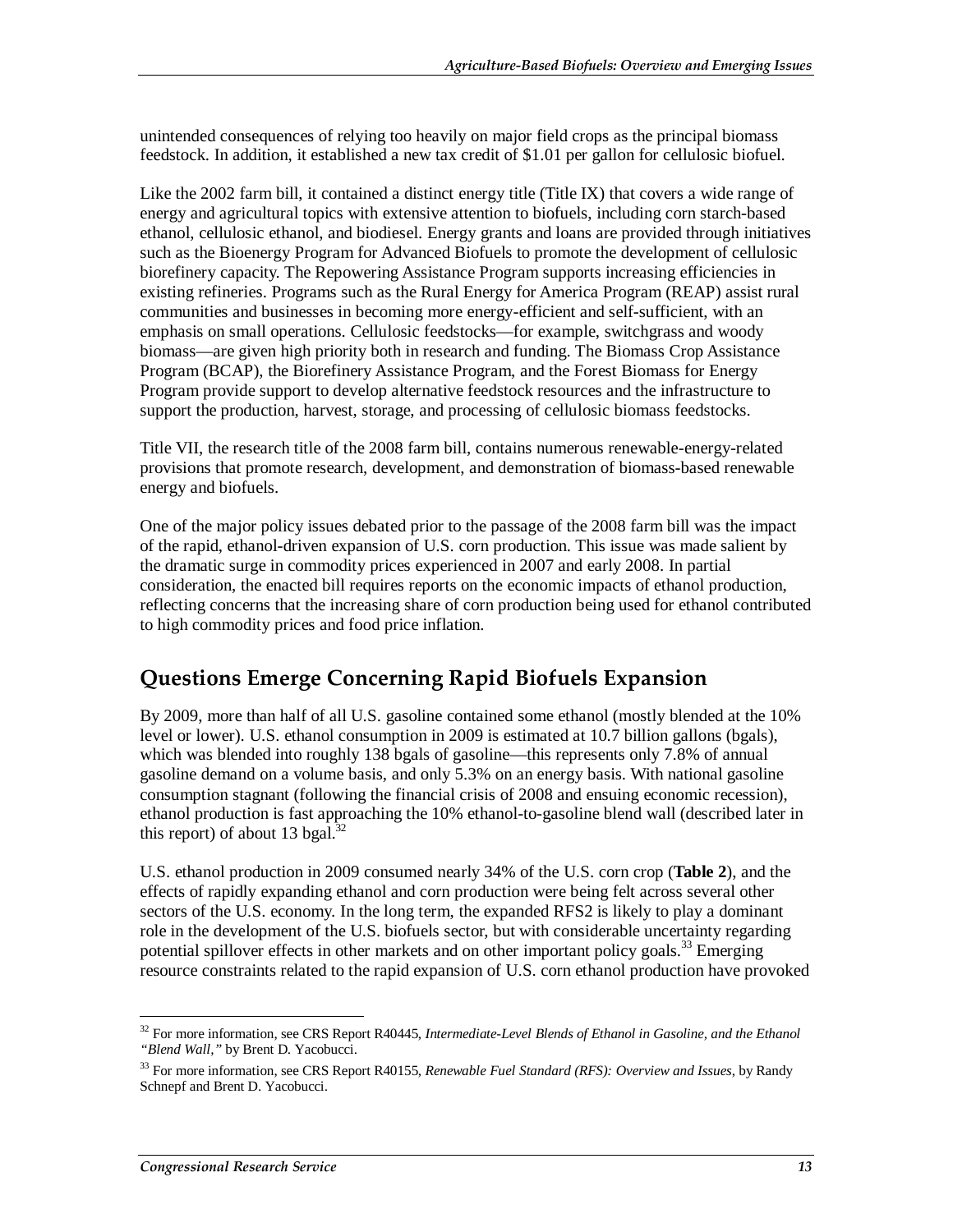questions about its long-run sustainability and the possibility of unintended consequences in other markets as well as on the environment.

| <b>Crop Year</b> | <b>Ethanol</b> | Food | <b>Exports</b> | Feed |
|------------------|----------------|------|----------------|------|
| 980              | 1%             | 9%   | 36%            | 64%  |
| 1985             | 3%             | 10%  | 14%            | 46%  |
| 1990             | 4%             | 13%  | 22%            | 58%  |
| 1995             | 5%             | 16%  | 30%            | 64%  |
| 2000             | 7%             | 14%  | 21%            | 62%  |
| 2005             | 14%            | 12%  | 19%            | 55%  |
| 2010             | 37%            | 11%  | 16%            | 43%  |

**Table 2. U.S. Corn-Use Share of Annual Production by Major Activity, 1980 to 2010** 

**Source:** Calculations are by CRS from USDA, PSD database, October 9, 2010.

**Note:** Values may sum to greater than 100% because some usage may derive from carryover stocks.

Questions exist about the ability of the U.S. biofuels industry to meet the expanding mandate for biofuels from non-corn sources such as cellulosic biomass materials, whose production capacity has been slow to develop,  $34$  or biomass-based biodiesel, which remains expensive to produce owing to the relatively high prices of its feedstocks. Finally, considerable uncertainty remains regarding the development of the infrastructure capacity (e.g., trucks, pipelines, pumps, etc.) needed to deliver the expanding biofuels mandate to consumers.

## **Ethanol Production Capacity Centered on Corn Belt**

As of April 27, 2010, U.S. ethanol production was underway or planned in 29 states based primarily around the central and western Corn Belt, where corn supplies are most plentiful (**Figure 6** and **Table 3**). Existing U.S. ethanol plant capacity was estimated at 13.5 billion gallons per year (BGPY), with another 1.1 BGPY of capacity under construction (either as new plants or expansion of existing plants). Thus, total annual U.S. ethanol production capacity in existence or under construction is nearly 14.6 BGPY, well in excess of the 12 bgals RFS2 mandate for cornstarch ethanol in 2010 (**Figure 2**).

Iowa is by far the leading ethanol-producing state, with a 29% share of total U.S. output. The top three Corn Belt states of Iowa, Nebraska, and Illinois account for over 50% of national production (**Table 3**). On a national level, the ethanol industry is operating at about 95% of nameplate capacity. However, several states including Indiana, Kansas, Ohio, Tennessee, Colorado, and the "other" category of states are operating substantially below their nameplate capacity, suggesting that industry profitability varies by geographic circumstance, primarily due to variations in feedstock cost and availability, with current circumstances favoring producers located near ample corn supplies.

<sup>34</sup> For more information see CRS Report R41106, *Meeting the Renewable Fuel Standard (RFS) Mandate for Cellulosic Biofuels: Questions and Answers*, by Kelsi Bracmort.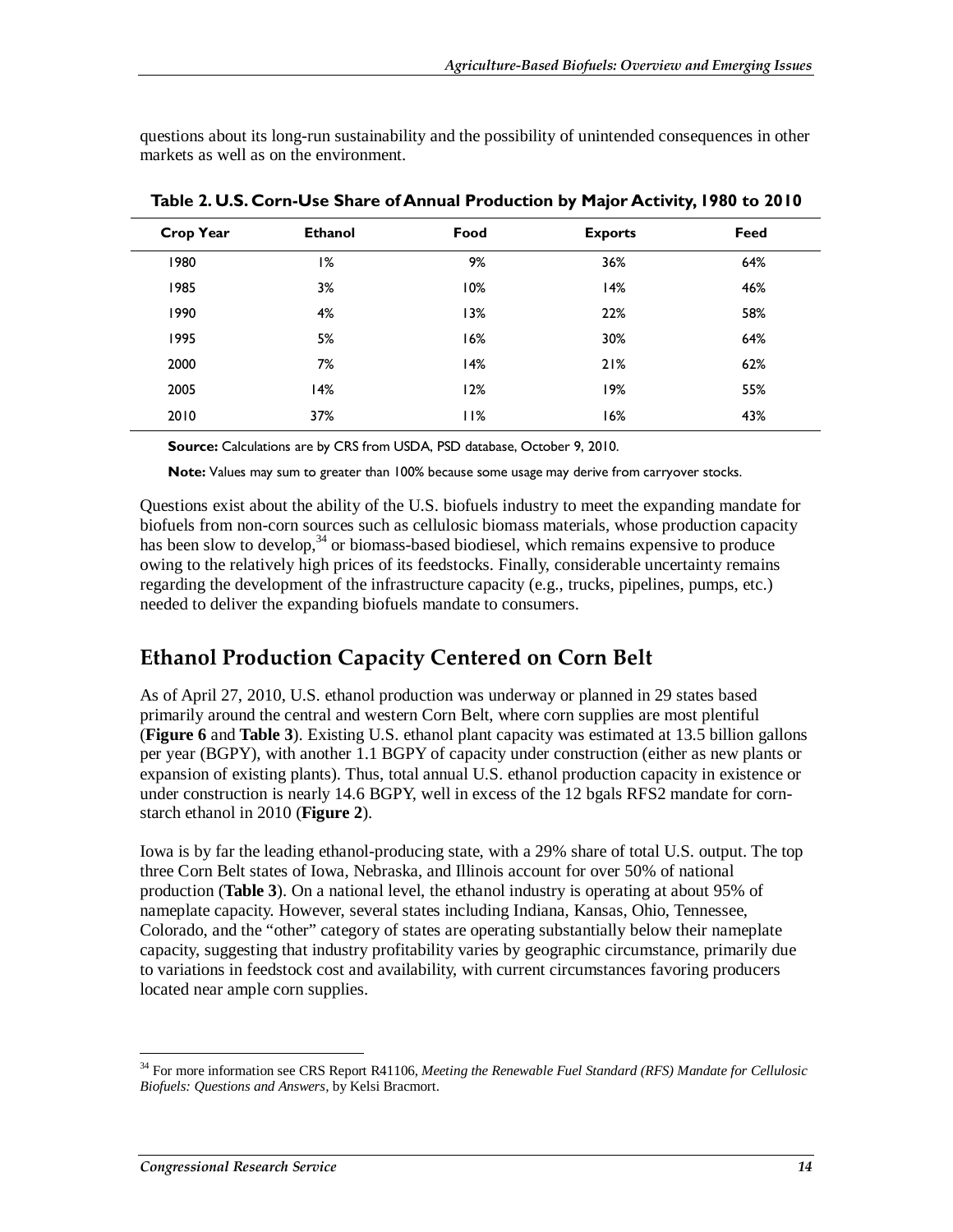

**Figure 6. U.S. Ethanol Production Capacity Is Centered on the Corn Belt** 

**Source:** USDA; U.S. corn production for 2008 compared with ethanol plant locations as of Jan. 14, 2009.

|                 |                  |                       | <b>Operating Production</b> |                  | <b>Current</b>  | <b>Under</b>                           |                                         |
|-----------------|------------------|-----------------------|-----------------------------|------------------|-----------------|----------------------------------------|-----------------------------------------|
| Rank            | <b>State</b>     | # of<br><b>Plants</b> | <b>MGPY</b>                 | $%$ of<br>output | Cum %<br>output | <b>Nameplate</b><br>Capacity<br>(MGPY) | Contr. or<br><b>Expansion</b><br>(MGPY) |
| I               | lowa             | 40                    | 3.772                       | 29.4%            | 29.4%           | 3,772                                  | 105                                     |
| $\mathbf{2}$    | Nebraska         | 26                    | 1,516                       | 11.8%            | 41.2%           | 1,544                                  | 375                                     |
| 3               | <b>Illinois</b>  | 4                     | 1,229                       | 9.6%             | 50.8%           | 1,229                                  | 93                                      |
| $\overline{4}$  | Minnesota        | 22                    | 1,095                       | 8.5%             | 59.3%           | 1,137                                  | -                                       |
| 5               | S. Dakota        | 15                    | 1,016                       | 7.9%             | 67.2%           | 1,016                                  | 33                                      |
| 6               | Indiana          | 3                     | 816                         | 6.4%             | 73.6%           | 908                                    | 214                                     |
| 7               | Wisconsin        | 9                     | 498                         | 3.9%             | 77.5%           | 498                                    | Ξ.                                      |
| 8               | Kansas           | 3                     | 437                         | 3.4%             | 80.9%           | 492                                    | 20                                      |
| 9               | Ohio             | 7                     | 424                         | 3.3%             | 84.2%           | 538                                    | -                                       |
| $\overline{10}$ | N. Dakota        | 6                     | 348                         | 2.7%             | 86.9%           | 358                                    | ۰                                       |
| П               | Michigan         | 5                     | 265                         | 2.1%             | 89.0%           | 265                                    | 5                                       |
| 12              | Missouri         | 6                     | 261                         | 2.0%             | 91.0%           | 261                                    |                                         |
| 13              | Texas            | 4                     | 250                         | 1.9%             | 93.0%           | 250                                    | 115                                     |
| 4               | <b>Tennessee</b> | $\mathbf{2}$          | 77                          | 1.4%             | 94.3%           | 177                                    | 38                                      |
| 15              | Colorado         | 4                     | 25                          | 1.0%             | 95.3%           | 125                                    | ٠                                       |
|                 | Others           | 27                    | 601                         | 4.7%             | 100%            | 923                                    | 150                                     |
| U.S. Total      |                  | 213                   | 12,829                      | 100%             |                 | 13.492                                 | I, I48                                  |

**Table 3. U.S. Ethanol Output and Production Capacity by State** 

**Source:** Renewable Fuels Association as of April 27, 2010.

**Note:** Output and production capacity data are in million gallons per year (MPGY).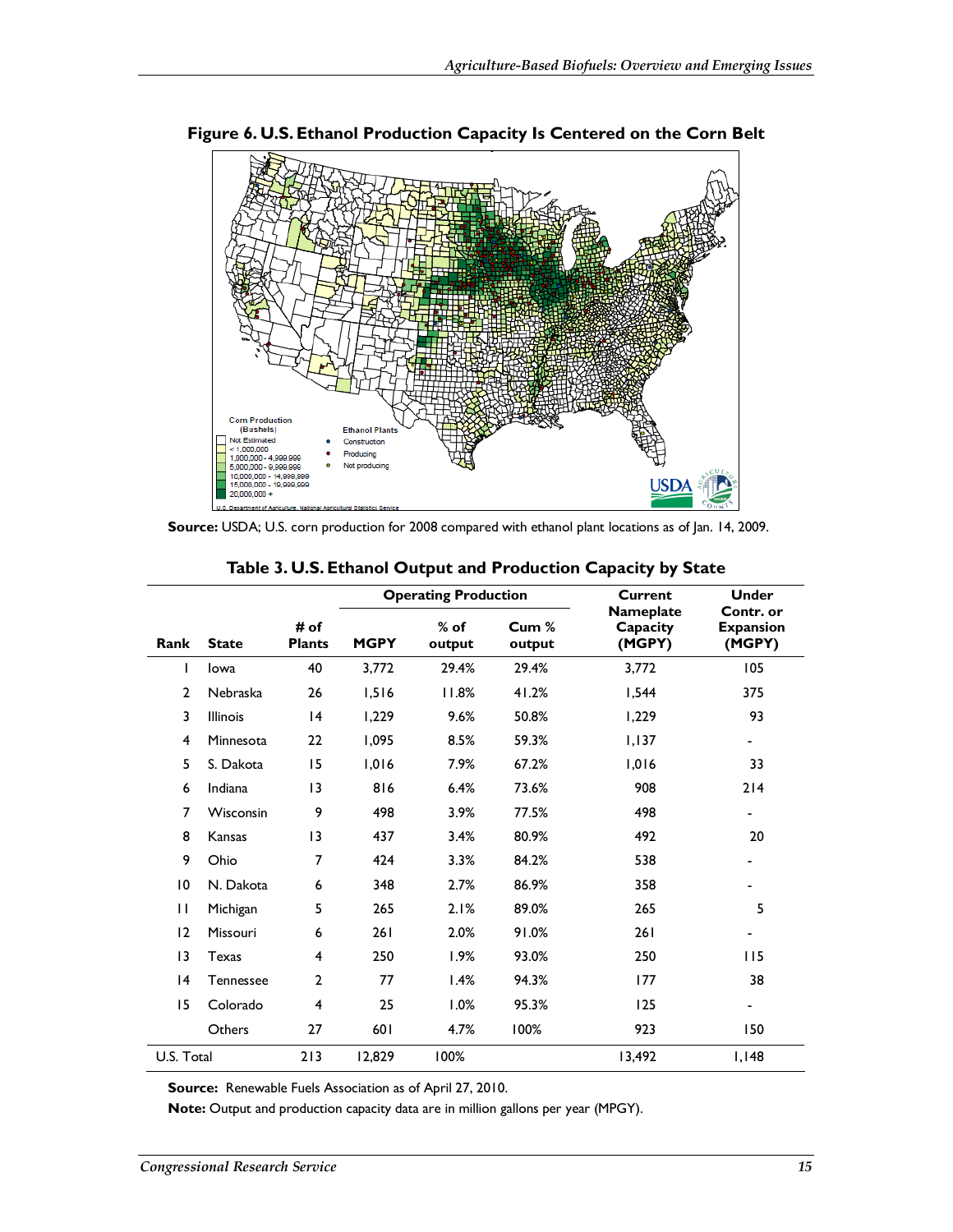# **Evolution of the U.S. Biodiesel Sector**

Biodiesel can be produced from any animal fat or vegetable oil (such as soybean oil or recycled cooking oil). About 90% of U.S. biodiesel is made from soybean oil. According to the National Biodiesel Board (NBB), biodiesel is nontoxic, biodegradable, and essentially free of sulfur and aromatics. In addition, it works in any diesel engine with few or no modifications and offers similar fuel economy, horsepower, and torque, but with superior lubricity and important emission improvements over petroleum diesel.<sup>35</sup>

Biodiesel is used almost uniquely as a substitute for petroleum diesel. Biodiesel delivers slightly less energy than petroleum diesel (about 95%). As a result, fuel blenders and consumers are very sensitive to price differences between biodiesel and petroleum-base diesel. The price relationship between vegetable oils and petroleum diesel is the key determinant of profitability in the biodiesel industry. About 7.5 pounds of vegetable oil are used in each gallon of biodiesel. Because soybean oil is the primary feedstock for biodiesel, U.S. soybean producers and the American Soybean Association (ASA) are strong advocates for greater government support for biodiesel production.

## **U.S. Biodiesel Industry Starts Late, Grows Slowly**

The U.S. biodiesel industry did not emerge until the late 1990s. Despite strong growth in the 2000s, U.S. biodiesel consumption remains small relative to national diesel consumption levels. In 2009 (**Figure 1**), U.S. biodiesel consumption represented about 1.2% (in diesel-equivalent units) of national diesel transportation fuel use of about 44 billion gallons (including off-road, farm, and military use).<sup>36</sup> Because biodiesel and diesel fuel are so similar, biodiesel can also be used for the same non-transportation activities. In 2008, 16.2 billion gallons of diesel fuel were used for heating and power generation by residential, commercial, and industry, and by railroad and vessel traffic, bringing total U.S. diesel fuel use to nearly 61 billion gallons.

U.S. biodiesel production grew slowly from under 1 million gallons in 1999 to an estimated 776 million gallons in 2008 (**Figure 7**). Bioenergy Program payments provided an initial impetus for plant investments from 2001 through 2006. The American Jobs Creation Act of 2004 (P.L. 108- 357) created the first ever federal biodiesel tax incentive—a federal excise tax and income tax credit of \$1.00 for every gallon of agri-biodiesel (i.e., virgin vegetable oil and animal fat) that is used in blending with petroleum diesel; and a \$0.50 credit for every gallon of non-agri-biodiesel (i.e., recycled oils such as yellow grease).

In 2005 the U.S. biodiesel industry received a major economic boost from the same series of market and policy developments described earlier in the ethanol section of this report,  $37$  and has experienced most of its growth since that period. The Energy Policy Act of 2005 extended the biodiesel tax credit and established a Small Agri-Biodiesel Producer Credit of \$0.10 per gallon on the first 15 million gallons of biodiesel produced from plants with production capacity below 60 million gallons per year.

 $\overline{a}$ <sup>35</sup> For more information, visit the NBB at http://www.biodiesel.org.

<sup>&</sup>lt;sup>36</sup> EIA, DOE; biodiesel production estimates from "Monthly Energy Review, April 2010," Table 10.4, Biodiesel Overview; and U.S. Distillate Fuel Oil Sales from "Adjusted Sales of Distillate Fuel Oil by End Use," at http://www.eia.doe.gov/dnav/pet/pet\_cons\_821dsta\_dcu\_nus\_a.htm.

 $37$  See section "The Ethanol Industry's Perfect Storm in 2005."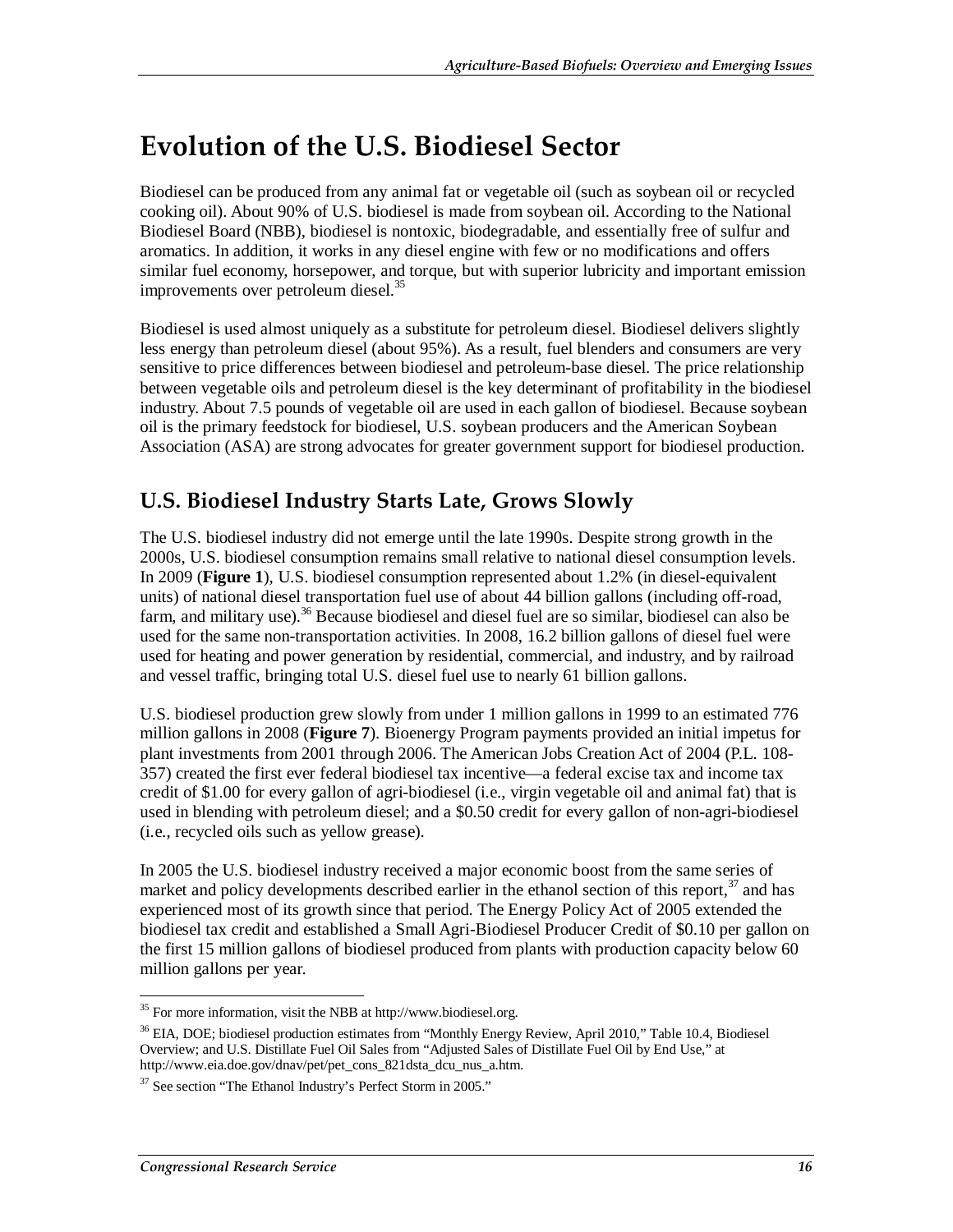

**Figure 7. Annual U.S. Biodiesel Production, 1999 to 2015** 

**Notes:** Although the RFS2 mandate for biodiesel was to begin in 2009, implementation rules were not available until February 2010. As a result, the RFS2 mandate for 2009 of 500 million gallons was combined with the 2010 mandate of 650 million gallons for a one-time mandate of 1.15 billion gallons in 2010.

Biodiesel was not part of the initial biofuels RFS1 mandate under the Energy Policy Act of 2005, but was included as a distinct category in the RFS2 created under EISA of 2007. The RFS2 biodiesel mandate for 2009 was 500 million gallons. However, since EPA did not have rules in place to operate the biodiesel RFS in 2009, the mandate takes effect for the first time in 2010 under a special one-time arrangement whereby the biodiesel RFS for 2009 is combined with the 2010 mandate (of 650 million gallons) into a single RFS of 1,150 million gallons for 2010. In 2011, the biodiesel mandate returns to its original trajectory of 800 million gallons, rising to 1 billion gallons in 2012.

Since mid-2007, the U.S. biodiesel industry has suffered from unfavorable market conditions prices for vegetable oil have been high relative to diesel fuel. Most biodiesel plants continued to operate into 2008 in hopes of either higher diesel prices or lower vegetable oil prices, and the industry produced record output of an estimated  $678$  million gallons.<sup>38</sup> However, the financial crisis of late 2008 and the ensuing economic recession weakened demand for transportation fuel, and petroleum prices (including diesel fuel) fell sharply in the second half of 2008. As a result, the biodiesel industry experienced several bankruptcies and some loss of capacity during 2009. U.S. biodiesel production in 2009 was only 532 million gallons,<sup>39</sup> down nearly 22% from 2008.

**Source:** 1999 to 2009, Energy Information Agency (EIA), Dept. of Energy (DOE). Projections for 2010 to 2015 are from the Food and Agricultural Policy Research Institute (FAPRI), "U.S. Baseline Briefing Book," March 2010.

 $\overline{a}$ 38 DOE, EIA, *Monthly Biodiesel Production Report*, March 2009.

<sup>&</sup>lt;sup>39</sup>Energy Information Administration (EIA), DOE.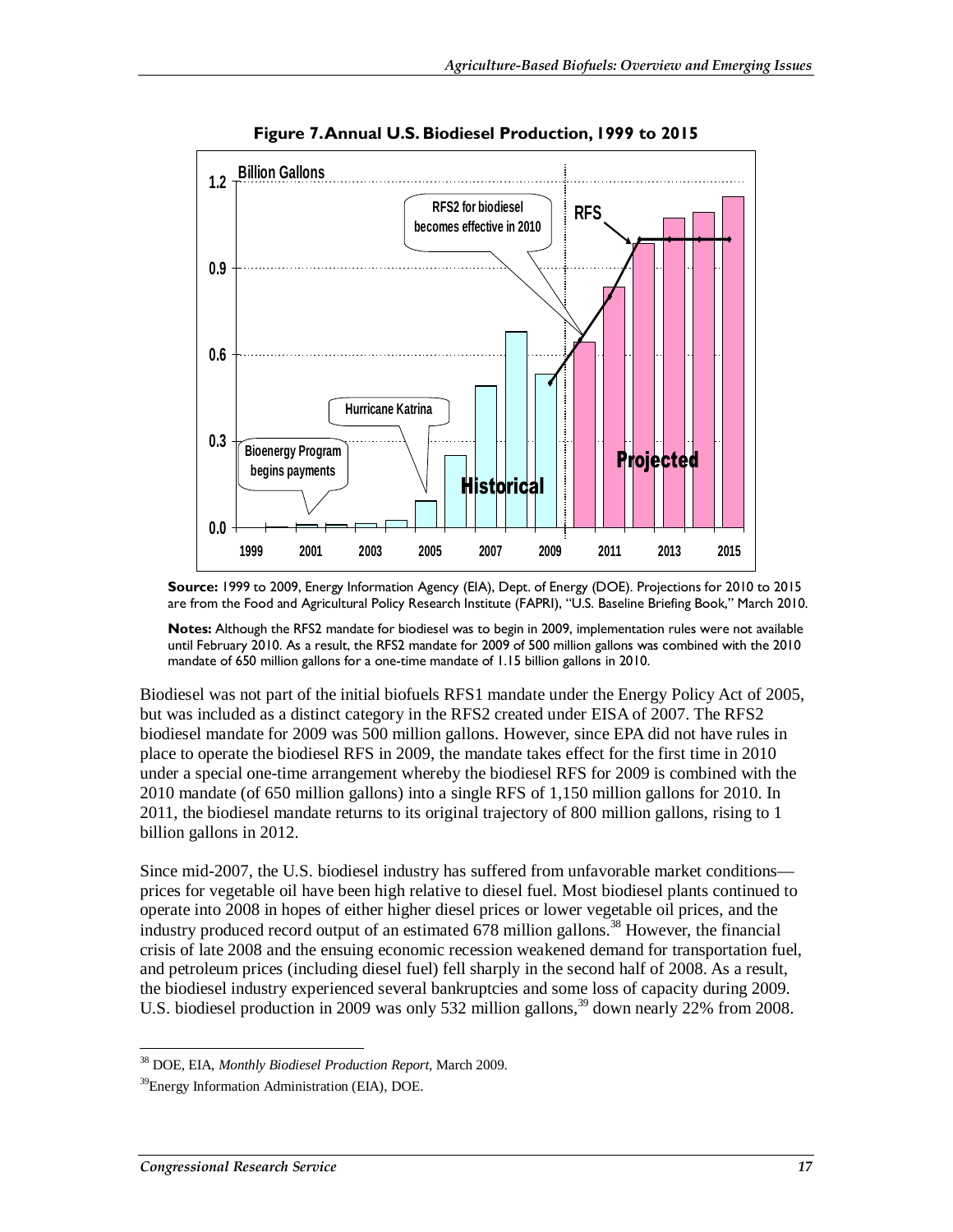## **Biodiesel Production Capacity Spreads Nationwide**

As mentioned earlier, the primary feedstock for biodiesel has been soybean oil because of its widespread abundance relative to other vegetable oils. Since soybeans are produced over a greater geographic area than corn, biodiesel plants are more widely dispersed across the United States than are ethanol plants (**Figure 8**).



**Figure 8. U.S. Biodiesel Plants Are Widely Distributed Across the Country** 

**Source:** National Biodiesel Board, NBB Member Plant Locations, at http://www.biodiesel.org.

**Notes:** The biodiesel companies listed on the map have indicated that they are still considered operational (as of May 2010), and the estimated total annual production capacity of these plants is approximately 2.737 billion gallons.

According to the National Biodiesel Board (NBB), as of June 22, 2009, there were 173 companies in the United States with the potential to produce biodiesel commercially that were either in operation or idled, with total annual production capacity of 2.69 billion gallons per year. An additional 29 companies were reported to have plants under expansion or under construction but scheduled to be completed within the next 18 months, with an additional capacity of 427.8 million gallons. The combined annual biodiesel production capacity (within the oleochemical industry) once these plants were fully operational (including capacity under construction) would be an estimated 3.12 billion gallons per year. Because many of these plants also can produce other products such as cosmetics, estimated total capacity (and capacity for expansion) is far greater than actual biodiesel production.

As with U.S. ethanol production, Iowa is at the heart of national biodiesel production capacity with a 17% share (**Table 4**). But unlike ethanol, where the top three producing states account for over 50% of national capacity, the top seven biodiesel-producing states must be summed to achieve a 50% share, thus demonstrating the more widespread nature of U.S. biodiesel production capacity.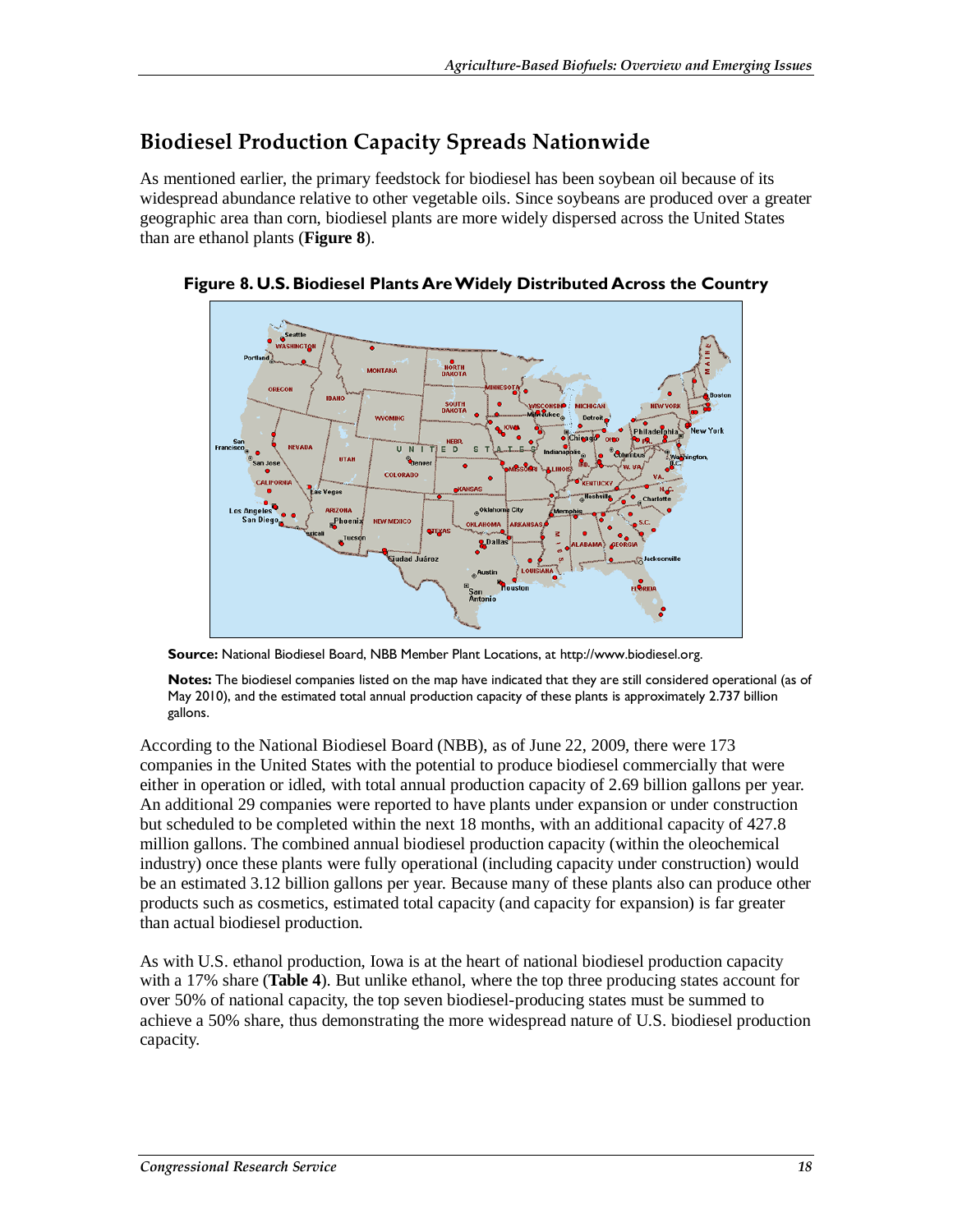| Rank            | <b>State</b> | # of Plants     | <b>Production</b><br>Capacity (MGY) | % of output | Cum % output |
|-----------------|--------------|-----------------|-------------------------------------|-------------|--------------|
| T               | lowa         | 12              | 358.9                               | 17%         | 17%          |
| $\overline{2}$  | Nebraska     | 9               | 176.5                               | 8%          | 26%          |
| 3               | Illinois     | 6               | 135.4                               | 6%          | 32%          |
| 4               | Minnesota    | 6               | 133.0                               | 6%          | 38%          |
| 5               | S. Dakota    | 6               | 106.0                               | 5%          | 43%          |
| 6               | Indiana      | $\overline{2}$  | 101.0                               | 5%          | 48%          |
| 7               | Wisconsin    | 3               | 100.0                               | 5%          | 53%          |
| 8               | Kansas       | 3               | 90.3                                | 4%          | 57%          |
| 9               | Ohio         | 3               | 83.0                                | 4%          | 61%          |
| $\overline{10}$ | N. Dakota    | $\overline{13}$ | 80.5                                | 4%          | 65%          |
| $\mathbf{H}$    | Michigan     | 8               | 76.5                                | 4%          | 69%          |
| 12              | Missouri     | $\overline{2}$  | 62.0                                | 3%          | 72%          |
| $\overline{13}$ | Texas        | ı               | 60.0                                | 3%          | 75%          |
| 4               | Tennessee    | 4               | 58.0                                | 3%          | 77%          |
| 15              | Colorado     | $\overline{2}$  | 51.8                                | 2%          | 80%          |
|                 | Others       | 58              | 420.9                               | 20%         | 100%         |
|                 | U.S. Total   | 138             | 2,093.8                             | 100%        |              |

**Table 4. U.S. Biodiesel Production Capacity Partial Estimate as of May 12, 2010** 

**Source:** National Biodiesel Board (NBB), http://www.biodiesel.org/buyingbiodiesel/plants/showall.aspx.

**Notes:** This list is limited to members of the NBB. As a result, the total biodiesel production capacity of 2.1 bgals is less than the estimated national production capacity of 2.69 bgals. For more information, see http://www.biodiesel.org/pdf\_files/fuelfactsheets/Production\_Capacity.pdf.

# **U.S. Retail Delivery Infrastructure and Vehicle Fleet**

A key determinant of the demand for biofuels as a transportation fuel is the U.S. vehicle fleet and the infrastructure that delivers fuel to consumers at the retail level. Because of its physical properties, ethanol cannot be used in the same infrastructure (e.g., pipelines, storage tanks, service pumps) used to deliver retail gasoline. Nor can it be used directly by standard vehicle motors that have not been adjusted for ethanol blends greater than 10%. This both limits ethanol retail delivery opportunities and raises the cost of delivery. In contrast, biodiesel is very similar in nature to petroleum diesel and does not have the same infrastructure limitations.

### **Gasoline vs. Diesel Vehicles**

According to the Department of Energy (DOE), over three-fourths of U.S. transportation fuel is consumed as gasoline or gasoline blends (**Figure 1**). The U.S. Department of Transportation (DOT) estimated that there were 254.4 million registered passenger vehicles (including trucks and buses) in the United States in 2007 (**Table 5**). Of this total, 9.9 million were identifiable as primarily diesel fuel consumers (i.e., large freight trucks and buses), while a portion of passenger vehicles and small trucks may also use diesel fuel.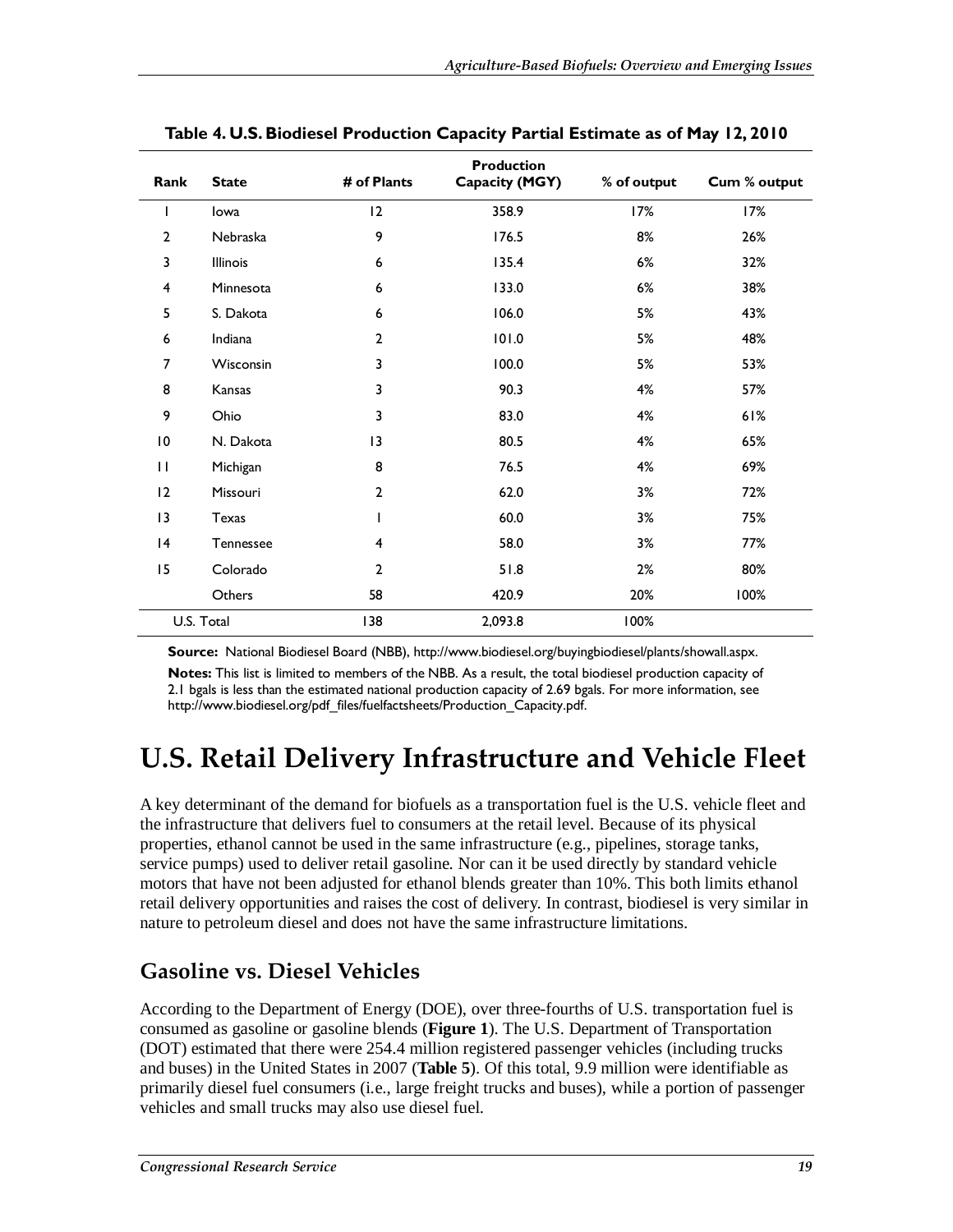| <b>Vehicle Type</b>                     | <b>Millions</b> | Percent |
|-----------------------------------------|-----------------|---------|
| <b>Primarily Gasoline Motors</b>        |                 |         |
| Passenger cars (including FFVs)         | 135.9           | 53.4%   |
| Flex-Fuel Vehicles <sup>a</sup>         | 8.0             | 3.1%    |
| Motorcycles                             | 7.1             | 2.8%    |
| <b>Mixed Gasoline and Diesel Motors</b> |                 |         |
| Other 2-axle 4-tire vehicles            | 101.5           | 39.9%   |
| <b>Primarily Diesel Motors</b>          |                 |         |
| Truck, 2-axle 6-tire or more            | 6.8             | 2.7%    |
| Truck combination                       | 2.2             | $0.9\%$ |
| <b>Bus</b>                              | 0.8             | 0.3%    |
| <b>Total</b>                            | 254.4           | 100.0%  |

#### **Table 5. Number of U.S. Registered Highway Vehicles, 2007**

**Source:** Bureau of Transportation Statistics, Deptartment of Transportation, Table 1-11 "Number of U.S. Aircraft, Vehicles, Vessels, and Other Conveyances," at http://www.bts.gov/publications/ national transportation statistics/html/table 01 11.html.

a. Government Accountability Office (GAO), *Biofuels: Potential Effects and Challenges of Required Increases in Production and Use*, GAO-09-446, August 2009, p. 123.

### **Flex-Fuel vs. Standard Gasoline-Blend Vehicles**

Ethanol is generally blended into gasoline at the 10% level (E10) or lower, where it can be used in vehicles with standard motors. It can also be used in purer forms such as E85 (85% ethanol and 15% gasoline) in flex-fuel vehicles (FFVs) with motors specially designed for higher ethanol content. However, E85 presently represents less than  $1\%$  of U.S. ethanol consumption.<sup>40</sup> Its wider distribution and use is limited by the number of filling station pumps capable of dispensing E85, the number of FFVs in the United States, and the willingness of consumers.

In 2009, ethanol blending as a share of the national gasoline supply approached 8% on a volume basis.41 A growing share of the national gasoline supply contains up to a 10% blend of ethanol. In many urban retail fuel stations, pure gasoline is no longer available. Instead, gasoline fuel pumps are labeled as containing "up to a 10% blend of ethanol." In these situations, ethanol is treated as indistinguishable from gasoline by consumers.

Standard motor vehicles are not intended for ethanol blend ratios above 10%, as ethanol tends to make the engine run at a higher temperature than standard reformulated gasoline. In addition, the presence of ethanol can be corrosive on rubber and plastic parts in the car engine. As a result, most vehicle warranties will not cover any motor damage resulting from use of ethanol blends above 10%. Only FFVs are capable of using higher ethanol blends.

At blend ratios above 10%, ethanol must compete directly with gasoline as a transportation fuel. For ethanol to operate primarily as a gasoline substitute, at least two things must happen. First,

<sup>-</sup> $40$  The most recent EIA, DOE, data on E85 consumption is from 2007, when 54.1 million gallons of E85 were consumed out of over 140 billion gallons of blended gasoline.

<sup>&</sup>lt;sup>41</sup> Calculated by CRS as 10.8 bgals of ethanol out of approximately 138 bgals of gasoline and ethanol consumed.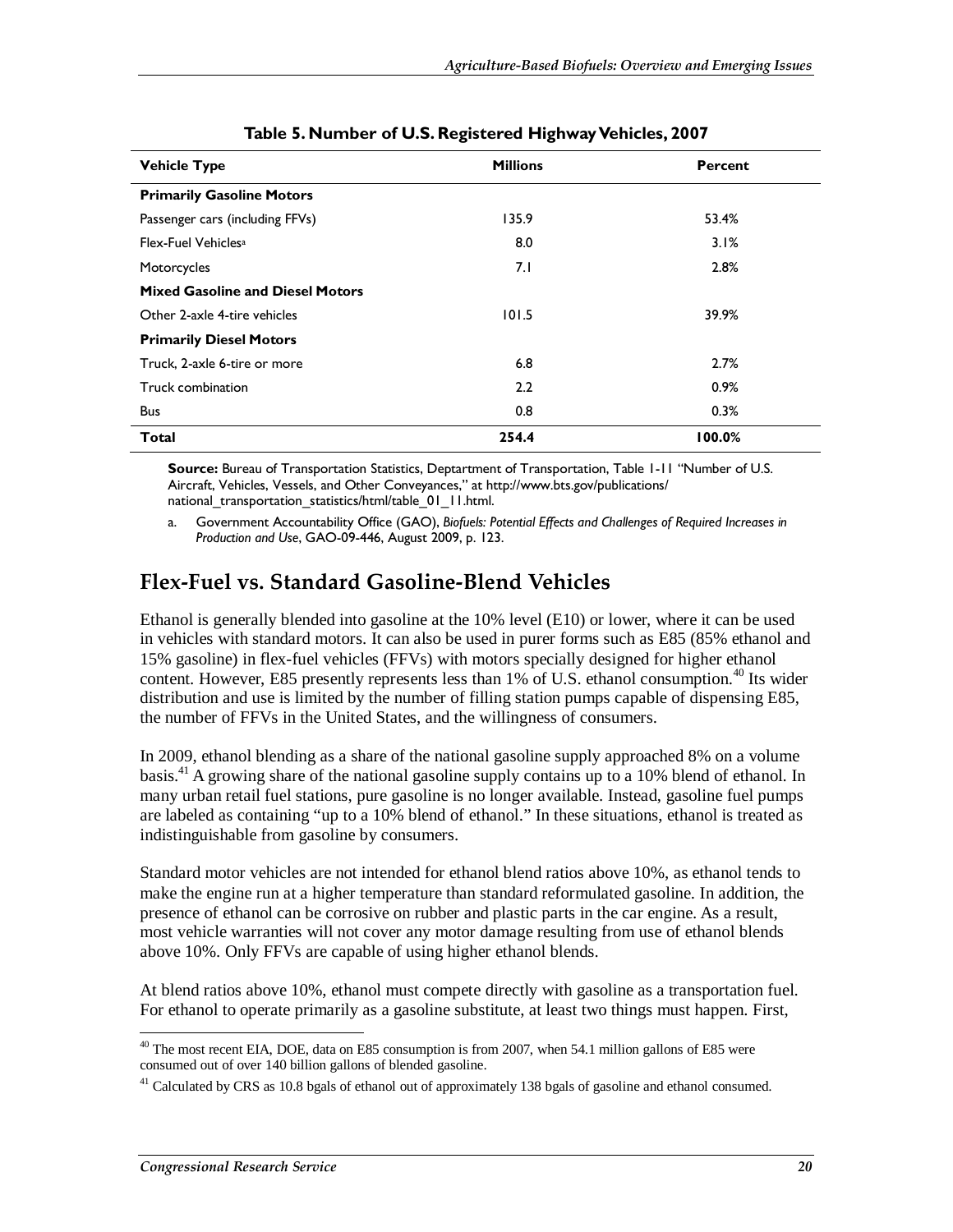ethanol must be priced competitively with gasoline on an energy-content or miles-per-gallon basis. Second, both the U.S. fleet of FFVs and the number and availability of high-blend-ratio retail pumps must expand.

FFVs can be designed to operate with a varying share of ethanol; however, the most common is the flex-fuel E85 vehicle.<sup>42</sup> For consumers with FFVs that have access to E85 pumps, the price relationship between ethanol and gasoline is important. Varying blend ratios of ethanol with gasoline make the miles-per-gallon calculation more difficult, but the principal holds that, whenever the consumer has a choice between different fuels, he or she is likely to prefer the fuel choice that returns the most miles-per-gallon at the lowest cost.

The market for E85 is limited by both the number of E85 vehicles and the number of E85 fueling stations. According to DOT, there were about 8 million FFVs on the roads in 2007, representing about 3% of U.S. passenger vehicles (**Table 5**).<sup>43</sup> However, not all of those FFVs have access to (or choose to use) E85 retail pumps. As of early 2010, about 2,200 retail stations in the United States offered E85 (1.3% out of 168,000 stations).<sup>44</sup> Most E85 fueling stations are concentrated in the upper midwestern states near the current ethanol production heartland (**Figure 9**).



**Figure 9. E85 Refueling Locations by State** 

**Source:** Renewable Fuels Association, E-85, http://www.ethanolrfa.org/pages/e-85.

<sup>-</sup> $42$  In Brazil, the nation's entire fleet of passenger vehicles is made up of FFVs. All gasoline sold in Brazil contains at least 20% ethanol, while 100% ethanol is also available at every retail service station. Thus, Brazilian consumers make fuel choices based on the price relationship between blended gasoline (E20 to E25) and E100 pure ethanol.

<sup>&</sup>lt;sup>43</sup> Bureau of Transportation Statistics, Dept. of Trans., Table 1-11 "Number of U.S. Aircraft, Vehicles, Vessels, and Other Conveyances," at http://www.bts.gov/publications/national\_transportation\_statistics/html/table\_01\_11.html.

<sup>44</sup> For more information, see the Renewable Fuels Association's E-85 online information site at http://www.ethanolrfa.org/pages/e-85.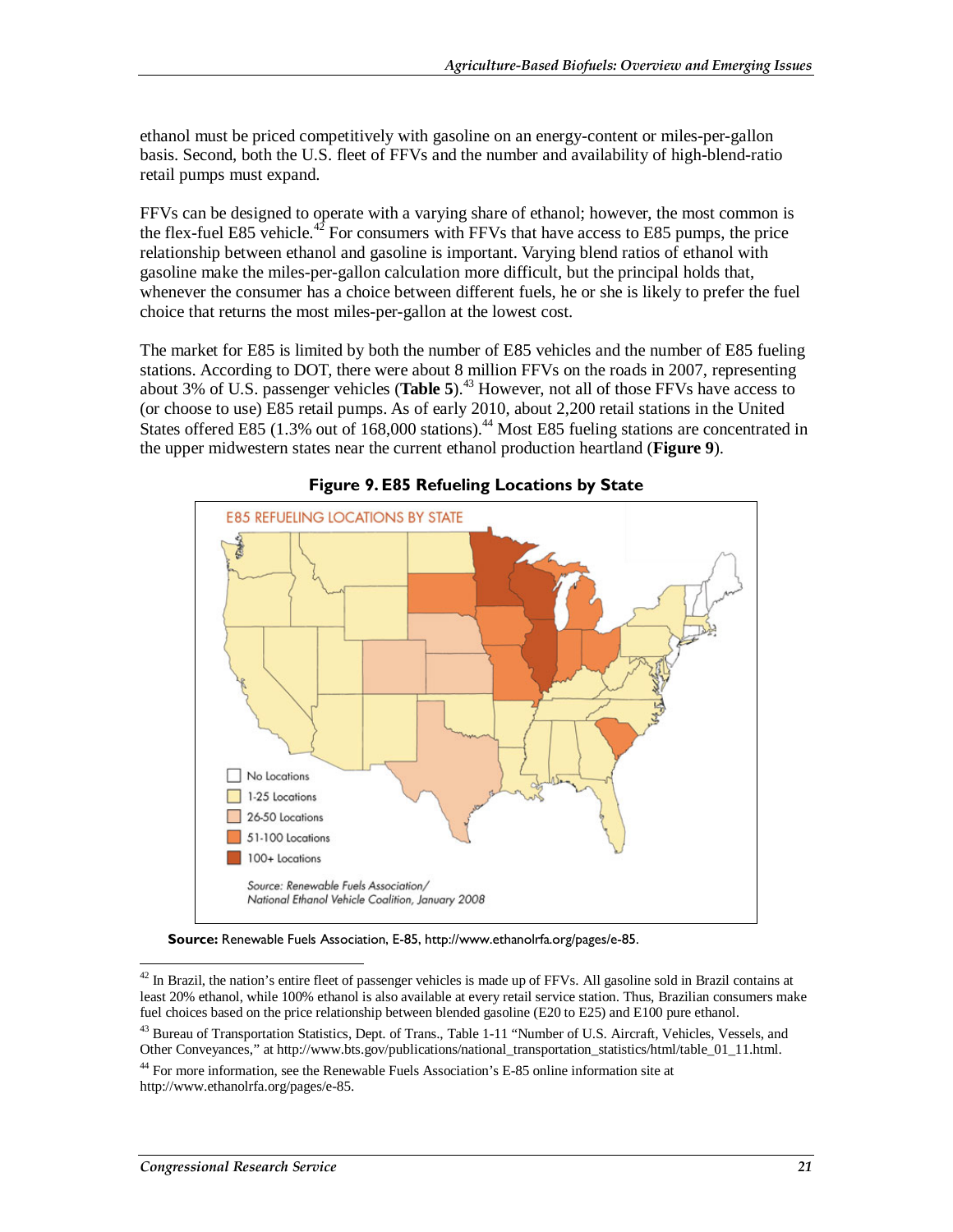# **Federal Programs That Support Biofuels**

As described in the earlier sections on the growth of the ethanol and biodiesel industries, federal policy has played a key role in helping to close the price gap between biofuels and cheaper petroleum fuels. Initially, federal biofuels policies were developed to help kick-start the biofuels industry during its early development, when neither production capacity nor a market for the finished product were widely available. Now, as the industry has evolved, other policy goals (e.g., national energy security, climate change concerns, support for rural economies) are cited as justifications for continuing policy support.

Oversight and implementation of these policies is spread across several government agencies, but the primary responsibility lies with EPA, USDA, and DOE. As the number, complexity, and budgetary implications of federal biofuels policies have grown, so too has the number of proponents and critics. Many biofuels-related policy debates occur along geographic lines. For example, Midwest corn- and ethanol-producing states are major proponents of federal policy support, whereas many residents of the East and West Coast urban states perceive expensive biofuel usage mandates as being forced upon them while their access to cheaper Brazilian sugarcane ethanol is limited by an import tariff. Another source of biofuels policy conflict has emerged between the major users of corn. Livestock producers have seen their feed costs escalate with the growth in biofuels corn demand and are highly critical of further federal biofuels support; whereas the ethanol and corn sectors are strong advocates for continued support.

Most of the biofuels policies developed and funded by Congress are subject to oversight and periodic reauthorization.<sup>45</sup> Three principal federal programs directly support the U.S. biofuels industry: blending and production tax credits to lower the cost of biofuels to end users, an import tariff to protect domestic biofuels from cheaper foreign-produced ethanol, and volume-specific usage mandates to guarantee a market for biofuels irrespective of their cost. In addition, the biofuels industry is supported by several indirect policies in the form of research grants to stimulate the development of new technologies, and grants, loans, and loan guarantees to facilitate the development of biofuels feedstocks as well as product market and distribution infrastructure.

# **Tax Credits**

-

Various tax credits and other incentives are available for the production, blending, and/or sale of biofuels and biofuel blends (**Table 6**). Tax credits vary by the type of fuel and the size of the producer. Because of their budgetary cost, the tax credits are rarely extended for more than a year or two at a time. As a result, they routinely require congressional action to be extended.

<sup>45</sup> For a more complete list of federal biofuels incentives, see CRS Report R40110, *Biofuels Incentives: A Summary of Federal Programs*, by Brent D. Yacobucci.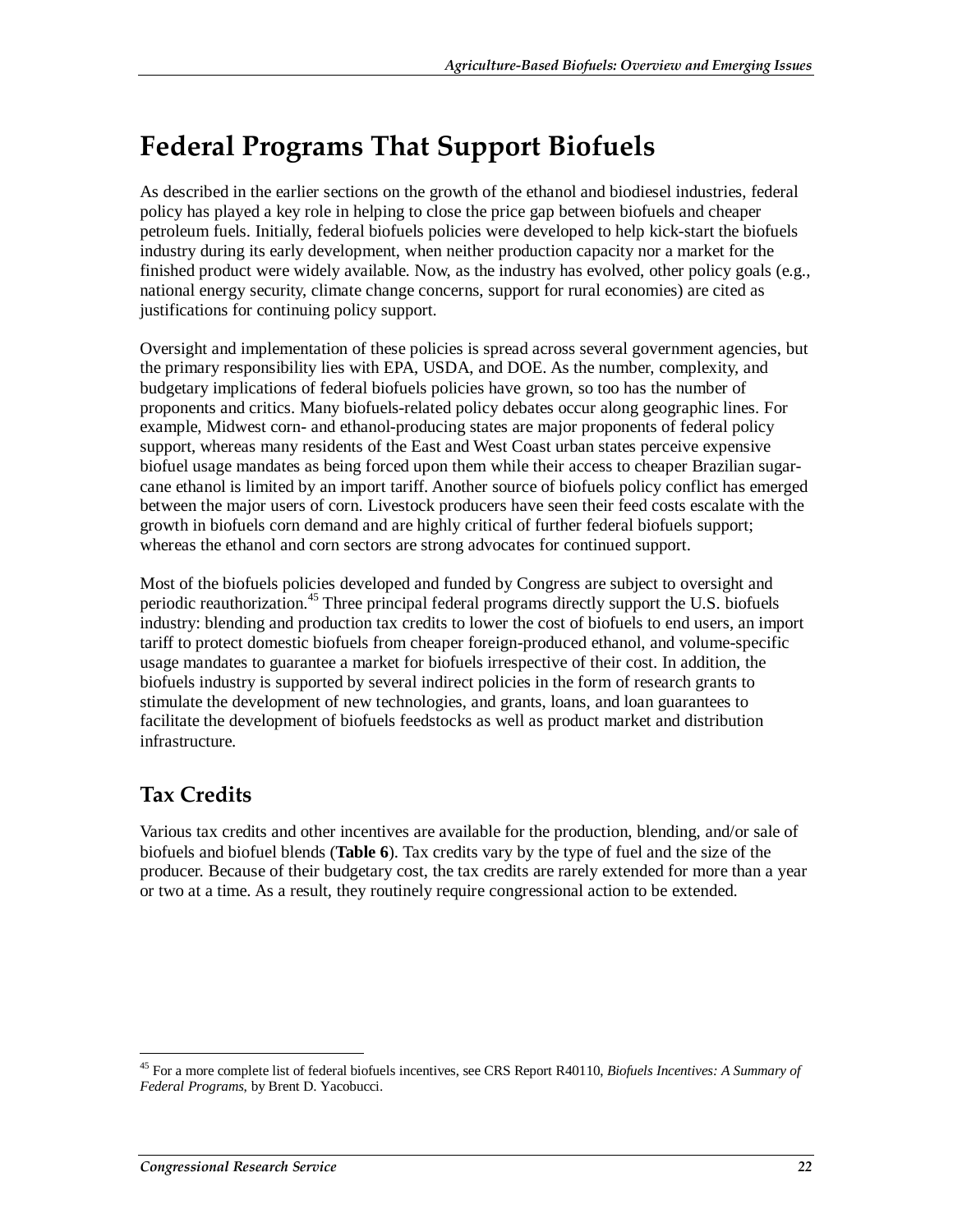| <b>Biofuel</b>                                 | Tax Credit:<br>\$/gallon | <b>Details</b>                                                                                                 | <b>Expiration</b><br>Date |
|------------------------------------------------|--------------------------|----------------------------------------------------------------------------------------------------------------|---------------------------|
| Volumetric Ethanol Excise Tax<br>(VEET) Credit | \$0.45                   | Available in unlimited amount to all<br>qualifying biofuels.                                                   | Dec. 31, 2010             |
| <b>Small Ethanol Producer Credit</b>           | \$0.10                   | Available on the first 15 million gallons<br>(mgal) of any producer with<br>production capacity below 60 mgal. | Dec. 31, 2010             |
| Biodiesel Tax Credit: virgin oil               | \$1.00                   | Available in unlimited amount to all<br>qualifying biodiesel.                                                  | Dec. 31, 2009a            |
| Biodiesel Tax Credit: recycled oil             | \$0.50                   | Available in unlimited amount to all<br>qualifying biodiesel.                                                  | Dec. 31, 2009             |
| Small Agri-Biodiesel Producer Credit           | \$0.10                   | Available on the first 15 mgal of any<br>producer with production capacity<br>below 60 mgal.                   | Dec. 31, 2009             |
| Cellulosic Biofuels Production Tax<br>Credit   | \$1.01                   | Available in unlimited amount to all<br>qualifying biofuels.                                                   | Dec. 31, 2012             |

#### **Table 6. Federal Tax Credits Available for Qualifying Biofuels**

**Source:** CRS Report R40110, *Biofuels Incentives: A Summary of Federal Programs*, by Brent D. Yacobucci.

a. Legislation (H.R.4 213) to extend these tax credits retroactively from January 1, 2010, through December 31, 2010, is pending in Congress.

### **Import Tariff on Foreign-Produced Ethanol**

Most imported ethanol is currently subject to a 2.5% ad valorem tariff and a most-favored-nation duty of \$0.54 per gallon of ethanol (for fuel use). In most years the tariff is a significant barrier to direct Brazilian imports. However, some Brazilian ethanol can be brought into the United States duty-free if it is dehydrated (reprocessed) in Caribbean Basin Initiative (CBI) countries.<sup>46</sup> Up to 7% of the U.S. ethanol market could be supplied duty-free in this fashion; historically, however, ethanol dehydrated in CBI countries has only represented about 2% of the total U.S. market.

### **The Renewable Fuel Standard (RFS)47**

The RFS requires the blending of renewable fuels (including ethanol and biodiesel) in the national transportation fuel. The RFS includes specific quotas for advanced biofuels (i.e., noncorn-starch ethanol), cellulosic biofuels, and biomass-based diesel fuel, as well as a total biofuels mandate. The RFS also includes a cap on the eligible volume of corn-starch ethanol.

Under the overall biofuels RFS, fuel suppliers were required to blend 9 billion gallons (bgals) of renewable fuel into gasoline in 2008. This requirement increases annually to 36 bgals in 2022, of which only 15 bgals can be ethanol from corn starch. The remaining 21 bgals are to be so-called

<sup>46</sup> For more information on CBI imports, see CRS Report RS21930, *Ethanol Imports and the Caribbean Basin Initiative (CBI)*, by Brent D. Yacobucci.

<sup>&</sup>lt;sup>47</sup> The initial RFS (referred to as RFS1) was begun by the Energy Policy Act of 2005, (§ 1501; P.L. 109-58). The RFS was greatly expanded (referred to as RFS2) by the Energy Independence and Security Act of 2007 (EISA, § 202, P.L. 110-140). For more information on the RFS, see CRS Report R40155, *Renewable Fuel Standard (RFS): Overview and Issues*, by Randy Schnepf and Brent D. Yacobucci.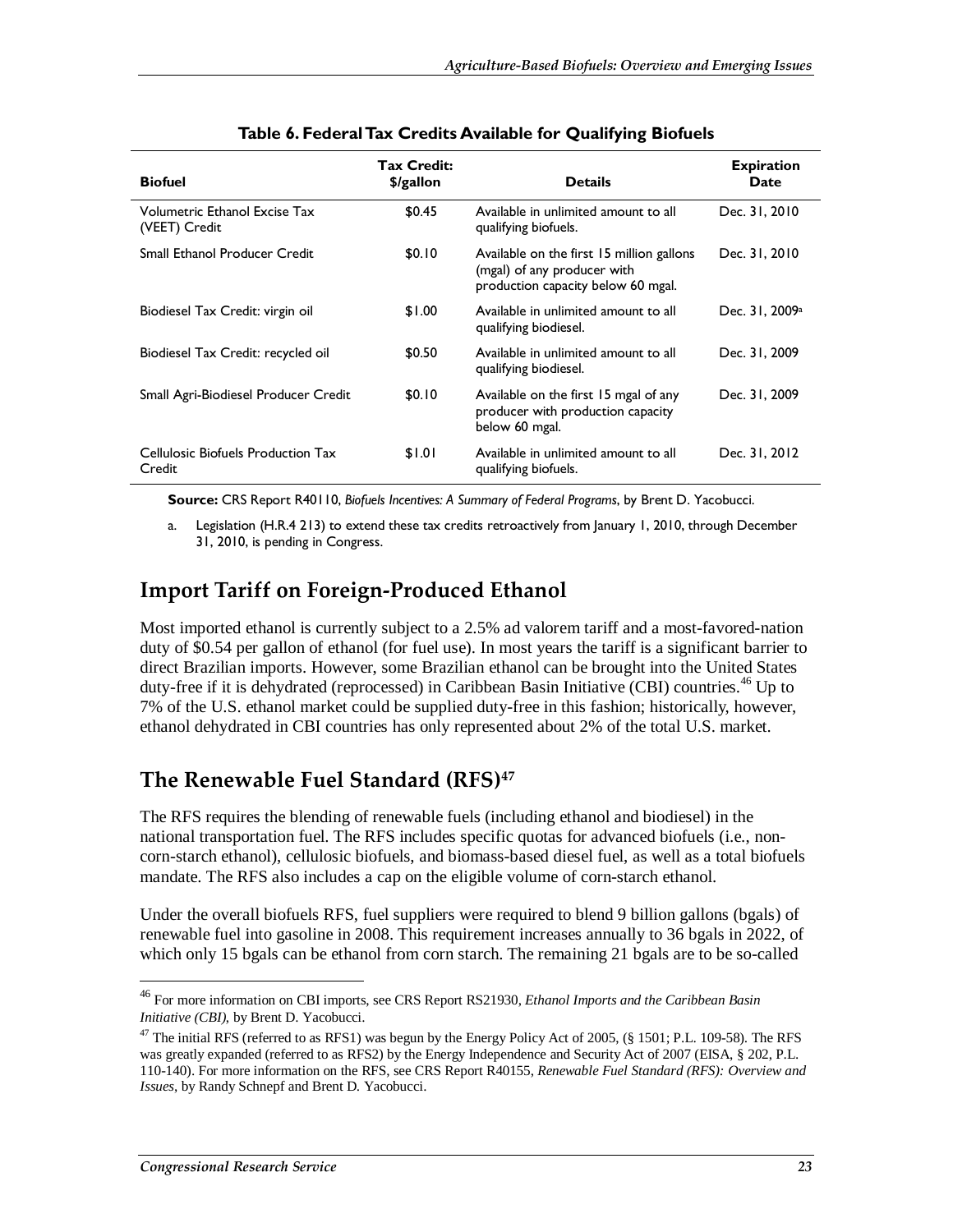"advanced biofuels"—fuels produced from non-corn-starch feedstocks—of which 16 bgals are to be from cellulosic biofuels, 1 bgals from biodiesel, and 4 bgals from other biofuels (most likely imported sugar-cane ethanol from Brazil).

The RFS is administered by EPA and involves tradable certificates—Renewable Identification Numbers (RINs)—assigned to each batch of biofuel.<sup>48</sup> A RIN is a unique 38-character number that is issued to each gallon of biofuel (in accordance with EPA guidelines) by the biofuels producer or importer at the point of biofuels production or the port of importation. When biofuels change ownership (e.g., are sold by a producer to a blender), the RINs are also transferred. When biofuels are blended for retail sale or at the port of embarkation for export, the RIN is separated from the fuel and maybe used for compliance or trade. At the end of the year, each blender must have enough RINs to show that it has met its share of each of the four mandated RFS standards.

In addition to compliance demonstration, RINs can be used for credit trading. If a blender has already met its mandated share and has blended surplus biofuels of a particular RFS category, it can sell the extra RINs to another blender (who has failed to meet its blending mandate for that same biofuel) or it can hold onto the RINs for future use (20% of the current year's RFS obligation may be carried forward either to satisfy the succeeding year's blending requirement or for future sale).

In addition to volume mandates, EISA specified that the lifecycle greenhouse gas (GHG) emissions of a qualifying renewable fuel must be less than the lifecycle GHG emissions of the 2005 baseline average gasoline or diesel that it replaces.<sup>49</sup> Lifecycle GHG emission reduction thresholds were established for each of the four biofuels categories—20% for corn-starch ethanol, 50% for advanced biofuels, 60% for cellulosic biofuels, and 50% for biodiesel.

Some economists that have studied the market effects of the various federal policies have pointed out that the biofuels tax credits are redundant (or superfluous) in the presence of the RFS mandate. Without a tax credit, the full RFS-mandated volume would be used and the RIN value would reflect the full price gap between a biofuels producer's supply price and a biofuels blender's demand price.<sup>50</sup> With both an RFS mandate and a tax credit in effect, the mandate ensures that the RFS volume will be consumed, while the tax credit lowers the value of a RIN. If the biofuels volume consumed exactly equals the RFS mandate, then the tax credit benefits only gasoline blenders. If the tax credit pushes biofuels consumption above the RFS mandate, then the resulting higher biofuels price would also benefit biofuels producers. Either way, the tax credit's true cost is born by taxpayers. Tax credits cost taxpayers more than \$5 billion in 2009. If the RFS2 mandates are fully met in 2022, then the tax credits (if extended at their current levels) would cost taxpayers over \$27 billion in that year alone and nearly \$200 billion over the 14-year period (2009-2022) of the RFS2.

<sup>-</sup><sup>48</sup> "Renewable Identification Numbers Are the Tracking Instrument and Bellwether of U.S. Biofuel Mandates," by Wyatt Thompson, Seth Meyer, and Pat Westhoff, *EuroChoices*, vol. 8, no. 3, 2009*.* 

<sup>49</sup> For more information, see CRS Report R40460, *Calculation of Lifecycle Greenhouse Gas Emissions for the Renewable Fuel Standard (RFS)*, by Brent D. Yacobucci and Kelsi Bracmort.

<sup>50 &</sup>quot;Mandates, Tax Credits, and Tariffs: Does the U.S. Biofuels Industry Need Them All?" by Bruce A. Babcock, *CARD Policy Briefs 10-PB-1*, Center for Agricultural and Rural Development, Iowa State University, March 2010.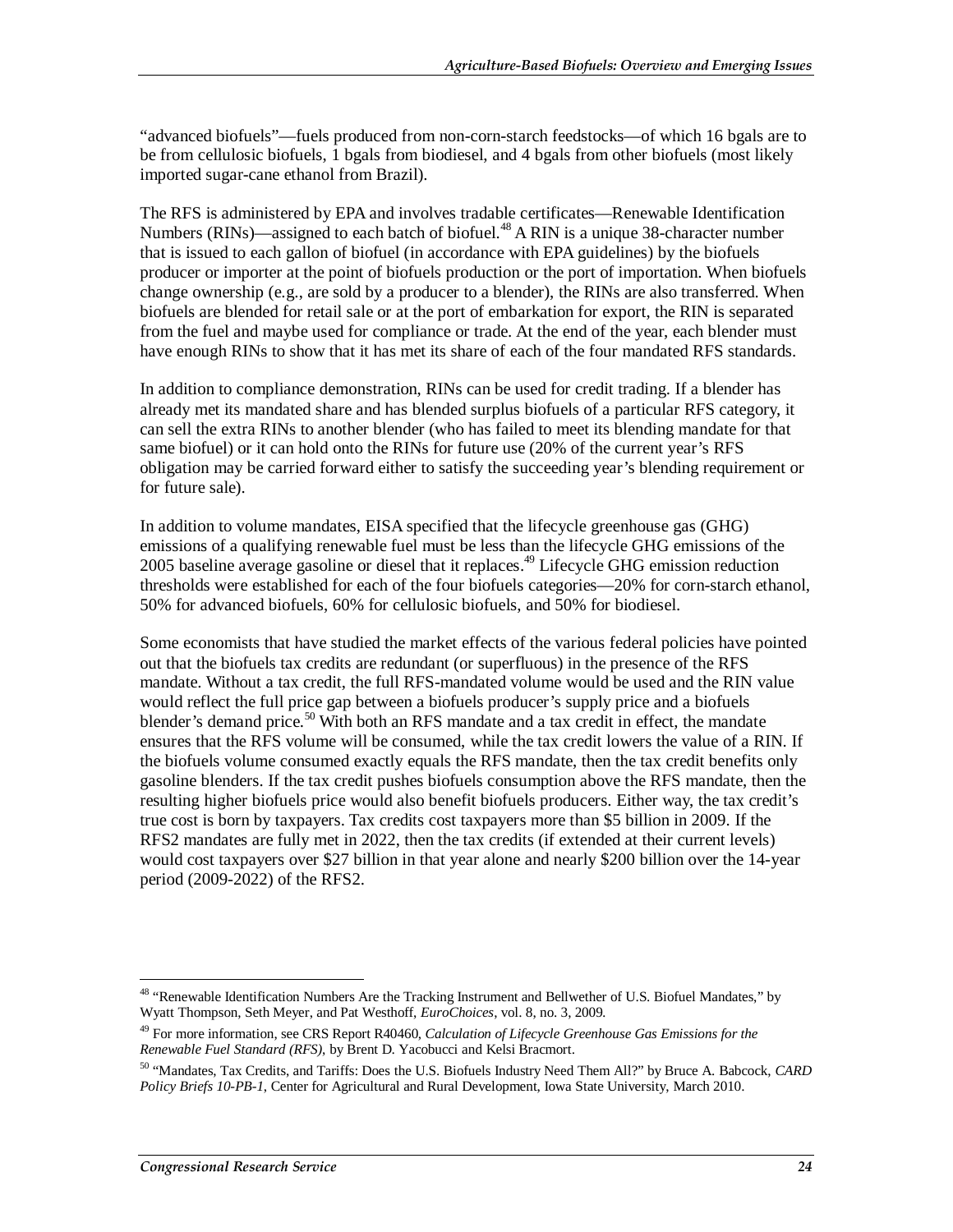## **Other Indirect Federal Policies**

Several additional biofuels programs have been created to provide various grants, loans, and loan guarantees in support of research and development of related technology, as well as support for biofuels infrastructure development. Federal programs also require federal agencies to give preference to bio-based products in purchasing fuels and other supplies. Cellulosic plant investment is further facilitated by a special depreciation allowance created under the Tax Relief and Health Care Act of 2006 (P.L. 109-432). Also, several states have their own incentives, regulations, and programs in support of renewable fuel research, production, and use that supplement or exceed federal incentives.<sup>51</sup>

In addition to direct and indirect biofuels policies, the U.S. biofuels industry benefits from U.S. farm programs in the form of price and income support programs (i.e., marketing loan benefits and the counter-cyclical payment program) and risk-reducing farm programs (e.g., Acreage Crop Revenue Election (ACRE), Supplemental Revenue Assistance Payments (SURE), federal crop insurance, and disaster assistance), which encourage greater production and lower prices than would occur in the absence of federal programs in a free-market equilibrium.<sup>52</sup> As a result, agricultural feedstocks are both lower-priced and more abundant than without federal farm programs. This helps lower production costs for the U.S. biofuels sector, and makes U.S. biofuels more competitive with foreign-produced biofuels.

# **Current Biofuels Policy Issues**

Several federal biofuels provisions have expired or are set to expire on December 31,  $2010^{53}$ Most of the biofuels policy provisions contained in the 2008 farm bill (P.L. 110-246) were extended through  $FY2012$ ;<sup>54</sup> however, some of the newer programs—e.g., the Biomass Crop Assistance Program (BCAP)—are still under development, with proposed implementation rules currently being promulgated.

## **Pending Congressional Actions**

### **Biodiesel Tax Credit Extension or Expiration**

Three biodiesel tax credits (biodiesel tax credit, small agri-biodiesel producer credit, and renewable diesel tax credit) expired on December 31, 2009, and have not been renewed. The House approved a one-year extension of these biodiesel tax credits in December 2009, as part of

<sup>-</sup><sup>51</sup> For more information, see the "Federal & State Incentives & Laws," Alternative Fuels and Advanced Vehicles Data Center, Energy Efficiency and Renewable Energy (EERE), DOE, at http://www.afdc.energy.gov/afdc/laws/.

<sup>52</sup> For more information on U.S. farm programs, see CRS Report RL34594, *Farm Commodity Programs in the 2008 Farm Bill*, by Jim Monke; CRS Report R40422, *A New Farm Program Option: Average Crop Revenue Election (ACRE)*, by Dennis A. Shields; CRS Report R40452, *A Whole-Farm Crop Disaster Program: Supplemental Revenue Assistance Payments (SURE)*, by Dennis A. Shields; and CRS Report R40532, *Federal Crop Insurance: Background and Issues*, by Dennis A. Shields.

<sup>53</sup> For a complete list of federal policies that support the biofuels industry, see CRS Report R40110, *Biofuels Incentives: A Summary of Federal Programs*, by Brent D. Yacobucci.

<sup>54</sup> For more information see CRS Report RL34130, *Renewable Energy Programs in the 2008 Farm Bill*, by Megan Stubbs.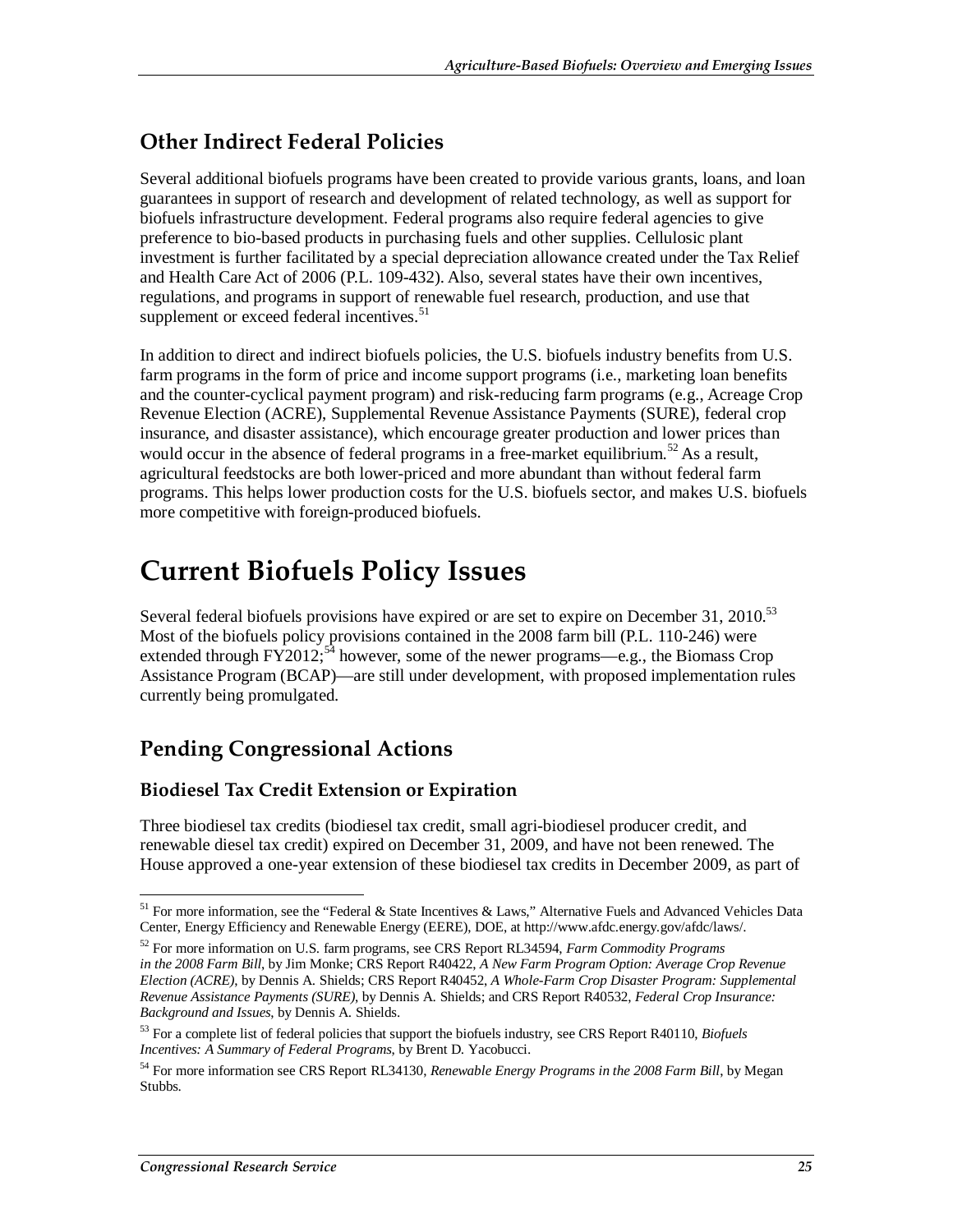the Tax Extenders Act of 2009 (Sec. 202, H.R. 4213). The Senate passed the American Workers, State and Business Relief Act as a substitute amendment to H.R. 4213 in March 2010. The Senate version also included the one-year extension of the three biodiesel and renewable fuel tax credits, and made them available retroactively to January 1, 2010. Final agreement on H.R. 4213 is pending.

According to the Joint Committee on Taxation, the tax credits are expected to cost \$624 million in 2010, and \$231 million in 2011. However, if extended through 2010, the biodiesel tax credits would still face expiration on December 31, 2010. Bills to extend the biodiesel tax credits beyond 2010 have been introduced in both chambers and referred to the respective tax committees—H.R. 4070 to the House Committee on Ways and Means and S. 1589 to the Senate Committee on Finance—but no further action has occurred. These bills would extend the three biodiesel tax credits through 2014. In addition, the legislation would change the biodiesel tax incentive from a blender's excise tax credit to a production excise credit. Such a change would prevent the biodiesel tax credits from being applied to imported biofuels.

### **Ethanol Tax Credits and Import Tariff Extension or Expiration**

Two non-cellulosic ethanol tax credits (the volumetric ethanol excise tax credit and the small ethanol producer credit) and the import duty on foreign fuel ethanol are set to expire on December 31, 2010. The cellulosic biofuel tax credit does not expire until December 31, 2012. Legislation to extend both non-cellulosic ethanol tax credits, the cellulosic ethanol tax credit, and the import tariff through 2015 has been introduced—H.R. 4940, referred to the House Committee on Ways and Means, and S. 3231, referred to the Senate Committee on Finance—but no further action has occurred.

The American Farm Bureau, the Renewable Fuel Association, the National Corn Growers Association, and other pro-biofuels industry groups are strong proponents of the tax-extending legislation. In contrast, many groups representing various aspects of the U.S. livestock industry, environmental groups, and groups opposing farm subsidies in general are strongly opposed to any extension of the biofuels tax credits and the import tariff.

### **Monitoring of BCAP Implementation and Emergence of Cellulosic Biofuel Production**

Investors are reluctant to invest in what so far is an unproven technology—the conversion of cellulosic biomass to biofuels. Development of cellulosic biofuels industry hinges on effective use of new feedstocks. The Biomass Crop Assistance Program (BCAP) was created under the 2008 farm bill to facilitate the development of those new feedstocks and kick-start the cellulosic biofuels industry.<sup>55</sup> BCAP (via USDA's CCC) provides financial assistance to producers or entities that deliver eligible biomass material to designated biomass conversion facilities for use as heat, power, bio-based products, or biofuels. Initial assistance will be for the collection, harvest, storage, and transportation (CHST) costs associated with the delivery of eligible materials.

<sup>55</sup> For more information, see CRS Report RL34130, *Renewable Energy Programs in the 2008 Farm Bill*, by Megan Stubbs.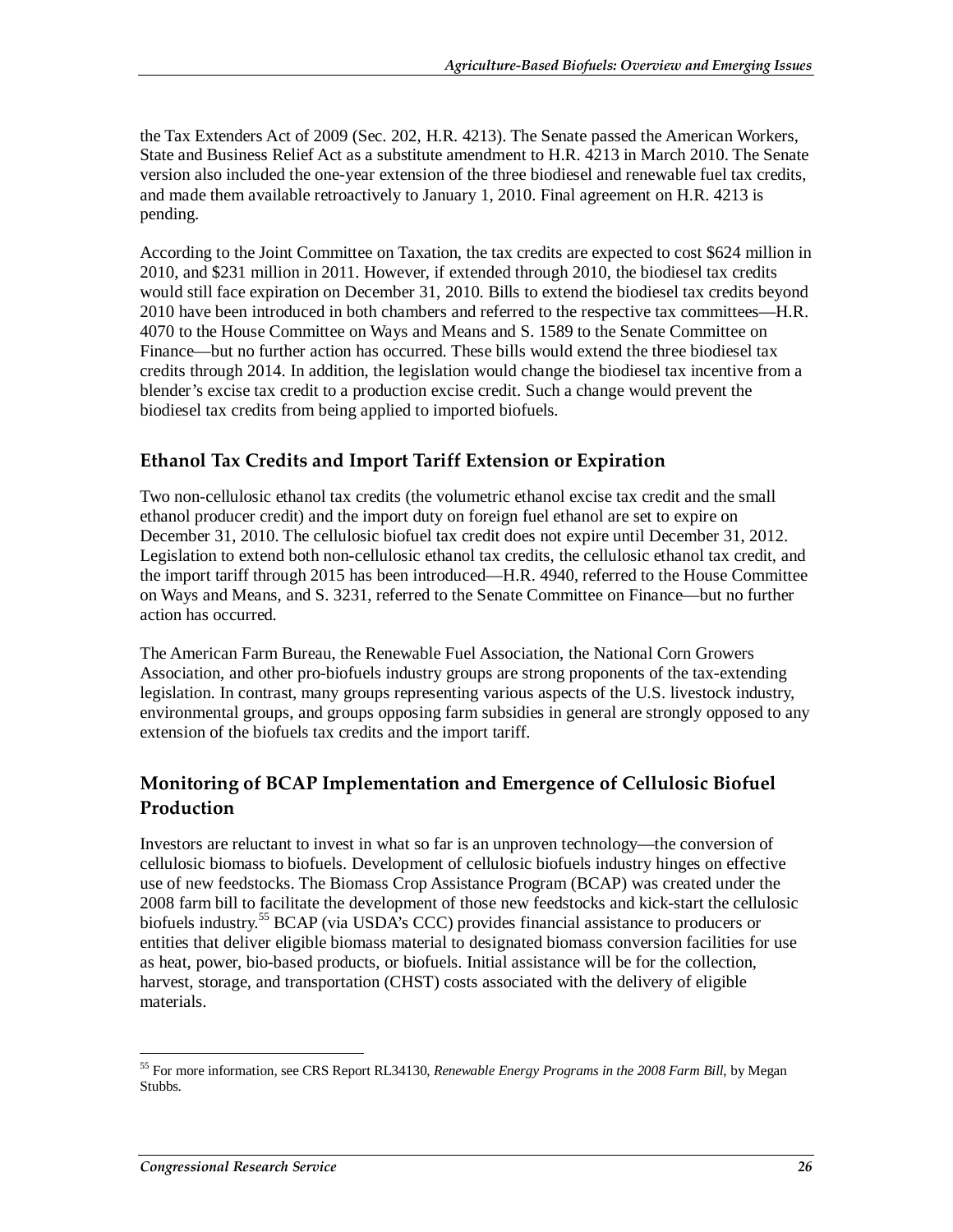Because BCAP is intended to underwrite an as yet nonexistent industry—the cellulosic biofuels industry—considerable uncertainty exists over how it should evolve so as to be most useful to jump-starting the commercialization of cellulosic biofuels production. USDA published a proposed rule for implementing BCAP on February 8,  $2010$ ,<sup>56</sup> and initial annual payments valued at over \$224 million have been made under the program.<sup>57</sup> Congress will be monitoring closely both the implementation of BCAP and its effect on the development of the cellulosic biofuels sector.

# **Pending EPA Actions**

### **Ruling on the Ethanol-to-Gasoline Blending Limit: 10% vs. 15%58**

In 2010, nearly 13 bgals of ethanol are mandated under the RFS for use in the nation's gasoline supply (including 12 bgals of corn-starch ethanol, 0.95 bgals of imported sugar-cane ethanol, and 0.065 bgals of cellulosic ethanol). The combined level of mandated biofuels represents a 9.4% share of the projected 139 bgals of U.S. gasoline consumption for 2010. Prior to October 2010, the amount of ethanol that could be blended in gasoline for use in standard vehicle motors without modification was limited to 10% by volume, by guidance developed by the EPA under the Clean Air Act, as well as by vehicle and engine warranties, and certification procedures for fuel-dispensing equipment. Regional infrastructure issues suggest that the actual limiting value is something less than the 13.9 billion gallons implied by the 10% limitation. This "blendinglimited" volume is often referred to as the "blending wall."<sup>59</sup>

For ethanol consumption to exceed the so-called blending wall and meet the RFS mandates, increased consumption at higher blending ratios is needed. For example, raising the blending limit from 10% to a higher ratio such as 15% or 20% would immediately expand the "blending wall" to somewhere in the range of 20 to 27 billion gallons. The U.S. ethanol industry is a strong proponent of raising the blending ratio. On March 6, 2009, Growth Energy (on behalf of 52 U.S. ethanol producers) applied to the EPA for a waiver from the current Clean Air Act E10 limit. The application requests an increase in the maximum concentration to 15% (E15).

On October 13, 2010, EPA issued a partial waiver for gasoline that contains up to a 15% ethanol blend (E15) for use in model year 2007 or newer light-duty motor vehicles (i.e., passenger cars, light-duty trucks, and sport utility vehicles).<sup>60</sup> A decision on the use of E15 in model year 2001-2006 vehicles will be made after EPA receives the results of additional DOE testing, possibly as early as November 2010. However, EPA also announced that no waiver would be granted for E15 use in model year 2000 and older light-duty motor vehicles, as well as in any motorcycles, heavy duty vehicles, or non-road engines. In addition to the EPA waiver announcement, fuel producers will need to register the new fuel blends and submit health effects testing to EPA. Further,

<sup>-</sup>56 Biomass Crop Assistance Program, Proposed Rule (7 C.F.R. Part 1450), *Federal Register*, Vol. 75, No. 25, USDA, Commodity Credit Corporation, February 8, 2010, pp. 6264-6288.

<sup>&</sup>lt;sup>57</sup> For more information, see the Biomass Crop Assistance Program website, Farm Service Agency, USDA, at http://www.fsa.usda.gov/FSA/webapp?area=home&subject=ener&topic=bcap.

<sup>58</sup> For more information, see EPA Fuel Additive Notices, at http://www.epa.gov/otaq/additive.htm.

<sup>59</sup> For more information see CRS Report R40445, *Intermediate-Level Blends of Ethanol in Gasoline, and the Ethanol "Blend Wall,"* by Brent D. Yacobucci.

<sup>60</sup> EPA, Fuels and Fuel Additives, "EPA Announces E15 Partial Waiver Decision and Fuel Pump Labeling Proposal," EPA420-F-10-054, October 13, 2010; at http://www.epa.gov/otaq/regs/fuels/additive/e15/420f10054.htm.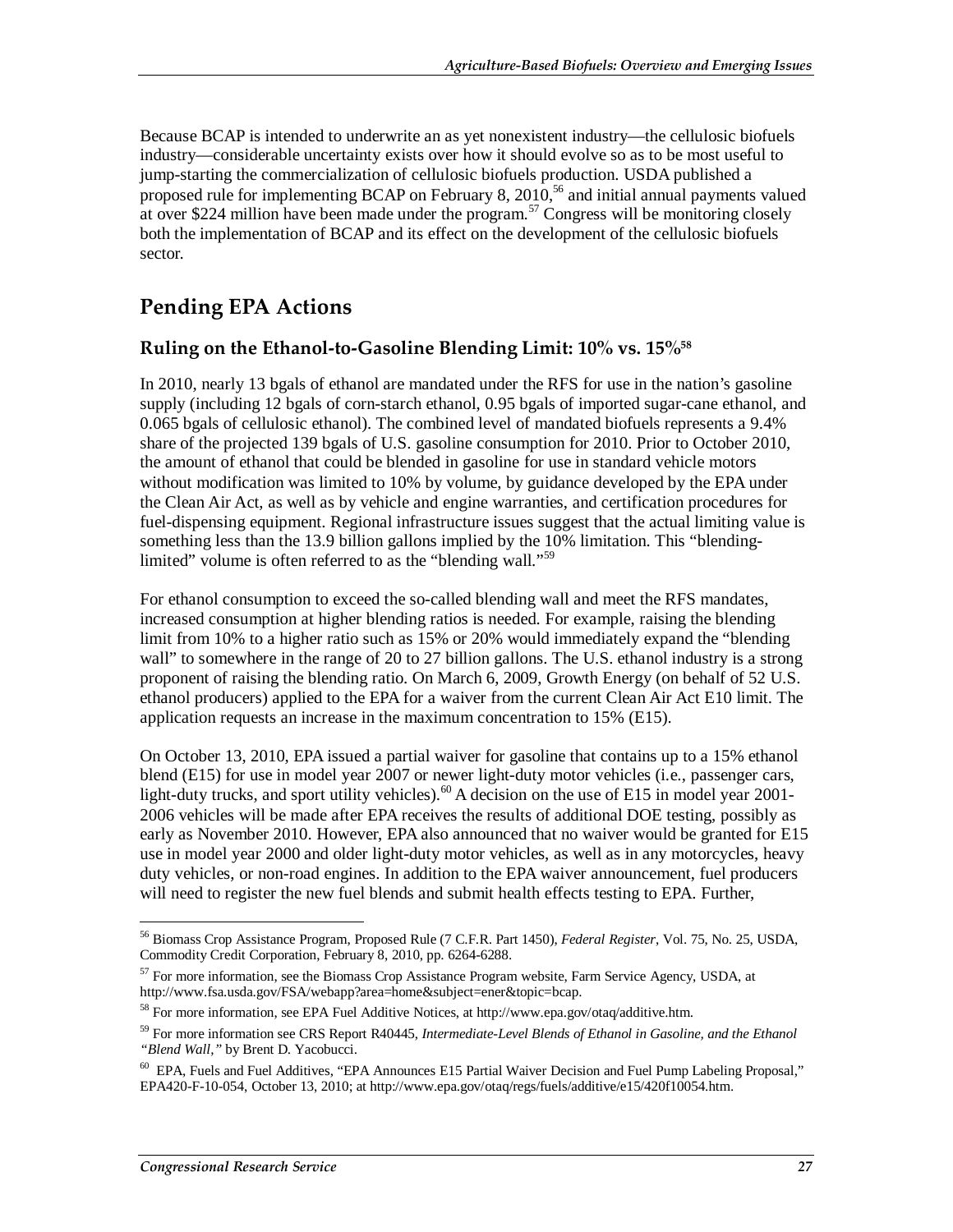numerous other changes have to occur before gas stations will begin selling E15, including many approvals by states and significant infrastructure changes (pumps, storage tanks, etc.). As a result, the vehicle limitation to newer models, coupled with potential infrastructure issues, is likely to limit rapid expansion of blending rates.

Two additional options to resolving this bottleneck exist but appear to be long-run alternatives. First, increased use of ethanol in flex-fuel vehicles (FFVs) at ethanol-to-gasoline blend ratios as high as 85% (referred to as E85) is a possibility. However, increased E85 use involves substantial infrastructure development, particularly in the number of designated storage tanks and E-85 retail pumps, as well as a rapid expansion of the FFV fleet to absorb larger volumes of ethanol.

A second alternative is to expand use of processing technologies at the biofuel plant to produce biofuels in a form (e.g., butanol) that can be used by existing petroleum-based distribution and storage infrastructure and the current fleet of U.S. vehicles. However, more infrastructure-friendly biofuels generally require more processing than ethanol and are therefore more expensive to produce.

### **Waiver of Mandated Use Requirements**

The RFS mandates the use of almost 13 bgals of biofuels in 2010. The mandate grows to 20.5 bgals of biofuels use by 2015, of which only 1 bgals is mandated as biodiesel. By 2022, 36 bgals of biofuels must be consumed under the RFS.

Each year EPA must review the likelihood of outyear biofuel production meeting or failing to meet required RFS usage levels, and adjust the mandates accordingly. EPA's biofuels standards for each upcoming year are announced on a preliminary basis in the spring of the preceding year, when EPA issues a notice of proposed rulemaking, and on a final basis by November 30 of the preceding year, when EPA issues a final rule. $^{61}$ 

The likelihood of meeting RFS mandates hinges both on the "blend wall" and on the slow emergence of a national infrastructure needed to facilitate the distribution and use of the growing mandated biofuel volumes. Even with an expansion of the blending ratio to 15%, the higher blend wall of approximately 20 to 21 bgals would become a real barrier to expanded biofuels use by 2015.

### **Estimation of GHG Emission Reductions**

Under EISA, EPA is responsible for evaluating whether a renewable fuel meets the specific GHG reduction threshold assigned to its RFS category. Determining compliance with the thresholds requires a comprehensive evaluation of renewable fuels on the basis of their lifecycle emissions.<sup>62</sup> The concept of "lifecycle emissions" encompasses an evaluation of GHG emissions along the entire pathway of a biofuel from the production, harvesting, and marketing of its feedstocks to the processing and distribution of the biofuel.

<sup>-</sup>61 CRS Report RS22870, *Waiver Authority Under the Renewable Fuel Standard (RFS)*, by Brent D. Yacobucci.

 $^{62}$  For more information, see CRS Report R40460, *Calculation of Lifecycle Greenhouse Gas Emissions for the Renewable Fuel Standard (RFS)*, by Brent D. Yacobucci and Kelsi Bracmort.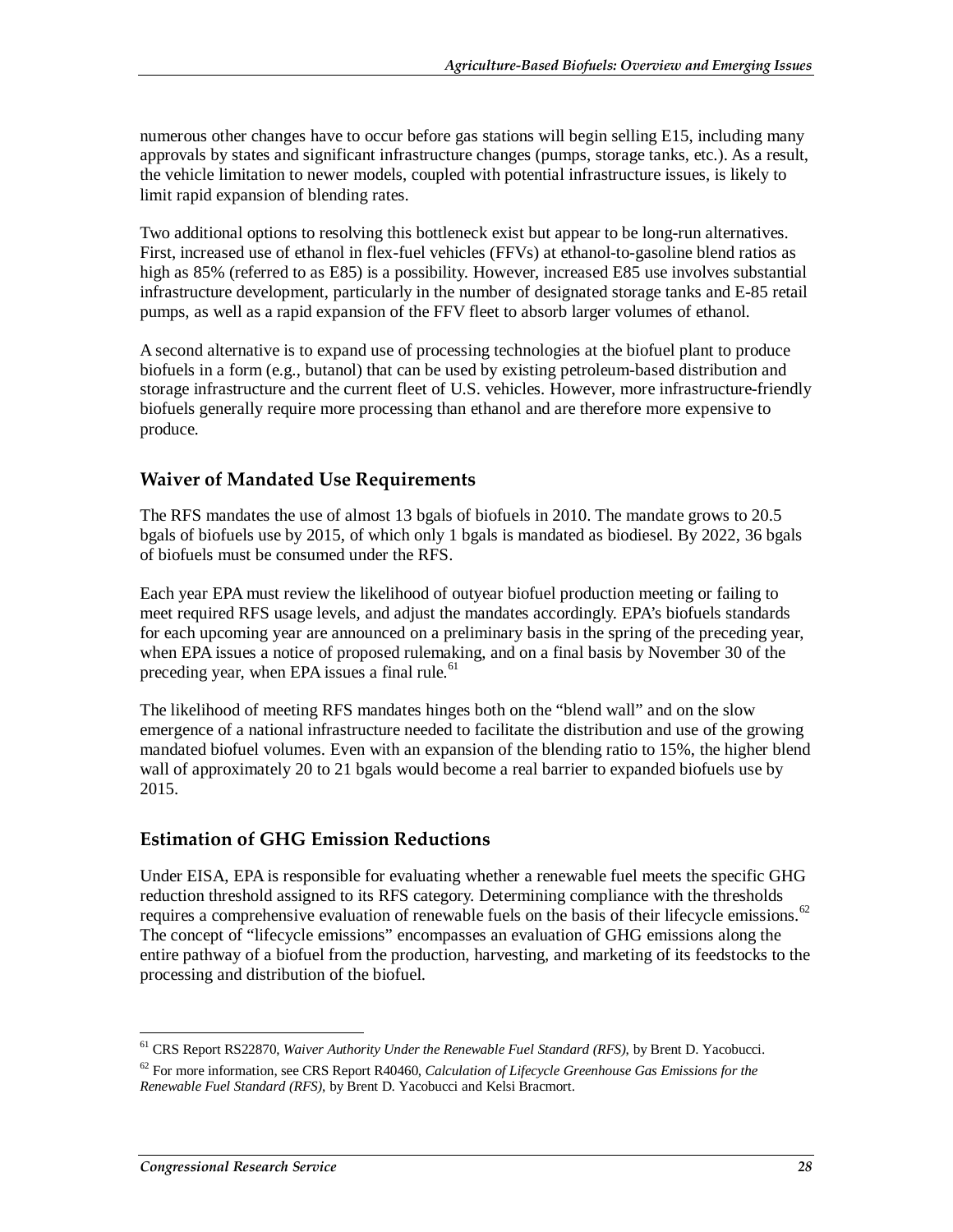In addition, Congress required that EPA take into consideration both direct emissions and significant indirect emissions such as significant emissions from land uses changes that might result from changes in crop patterns due to the various biofuels incentives (Section 201, P.L. 110- 140). More specifically, the concern with respect to indirect land use changes (ILUC) is that expanded field crop production in the United States for ethanol production has led to commodity price increases that, in turn, have induced increased land cultivation in other countries, and as a result, have increased net global GHG emissions. The measurement of ILUC is necessarily inexact because so many potential activities and countervailing forces are involved. As a result, inclusion of ILUC as part of the EPA's lifecycle GHG reduction analysis has been controversial.

Initially, EPA's lifecycle GHG reduction models proved very sensitive to assumptions regarding the extent of indirect land use changes, and suggested that some standard biofuels may not be eligible for inclusion under the RFS. EPA models were updated prior to the final RFS rule (February 2009) using newer data and produced more inclusive results. For example, corn-starch ethanol was determined to achieve a 21% reduction in GHG emissions compared to the gasoline 2005 baseline, thus just surpassing the 20% reduction threshold.<sup>63</sup>

EPA models for estimating land use changes and other life-cycle factors involved in GHG emissions are continually re-evaluated as new or better data, methods, or analytical techniques become available. The nature of the future changes to EPA models, and their potential to include or exclude certain biofuels, remains a critical aspect of the RFS mandates and the U.S. biofuels industry's ability to meet the mandates.

### **Endangerment Findings for Greenhouse Gases (GHGs)**

On April 2, 2007, in *Massachusetts v. EPA* (549 U.S. 497 (2007)), the U.S. Supreme Court determined that GHGs are air pollutants covered under Section 202(a) of the Clean Air Act. The Court held that EPA must determine whether or not emissions of GHGs from new motor vehicles cause or contribute to air pollution that may reasonably be anticipated to endanger public health or welfare, or whether the science is too uncertain to make a reasoned decision.<sup>64</sup> This court ruling would allow EPA to regulate GHGs without further congressional action, and could bring into play the issue of indirect land use changes, given their alleged GHG emissions effects, which may put all ethanol production in question. On June 11, 2010, a Senate resolution (S.J.Res. 26) that would have blocked EPA from using the Clean Air Act to regulate GHGs was defeated (53-  $47$ ).<sup>65</sup> Prior to the vote, on June 8, 2010, the White House had issued a statement saying that if S.J.Res. 26 reached the President's desk (i.e., passed both chambers of Congress), President Obama would veto it.

<sup>-</sup><sup>63</sup> "V. Lifecycle Analysis of Greenhouse Gas Emissions;" Regulation of Fuels and Fuel Additives: Changes to Renewable Fuel Standard Program; Final Rule, 40 CFR Part 80, *Federal Register*, March 26, 2010, p. 14786.

<sup>&</sup>lt;sup>64</sup> For more information see "Endangerment and Cause or Contribute Findings for Greenhouse Gases under Section 202(a) of the Clean Air Act," EPA, at http://www.epa.gov/climatechange/endangerment.html.

<sup>65</sup> DTN Ag Policy Blog, "Senators Face Emissions Test," Chris Clayton, June 9, 2010.